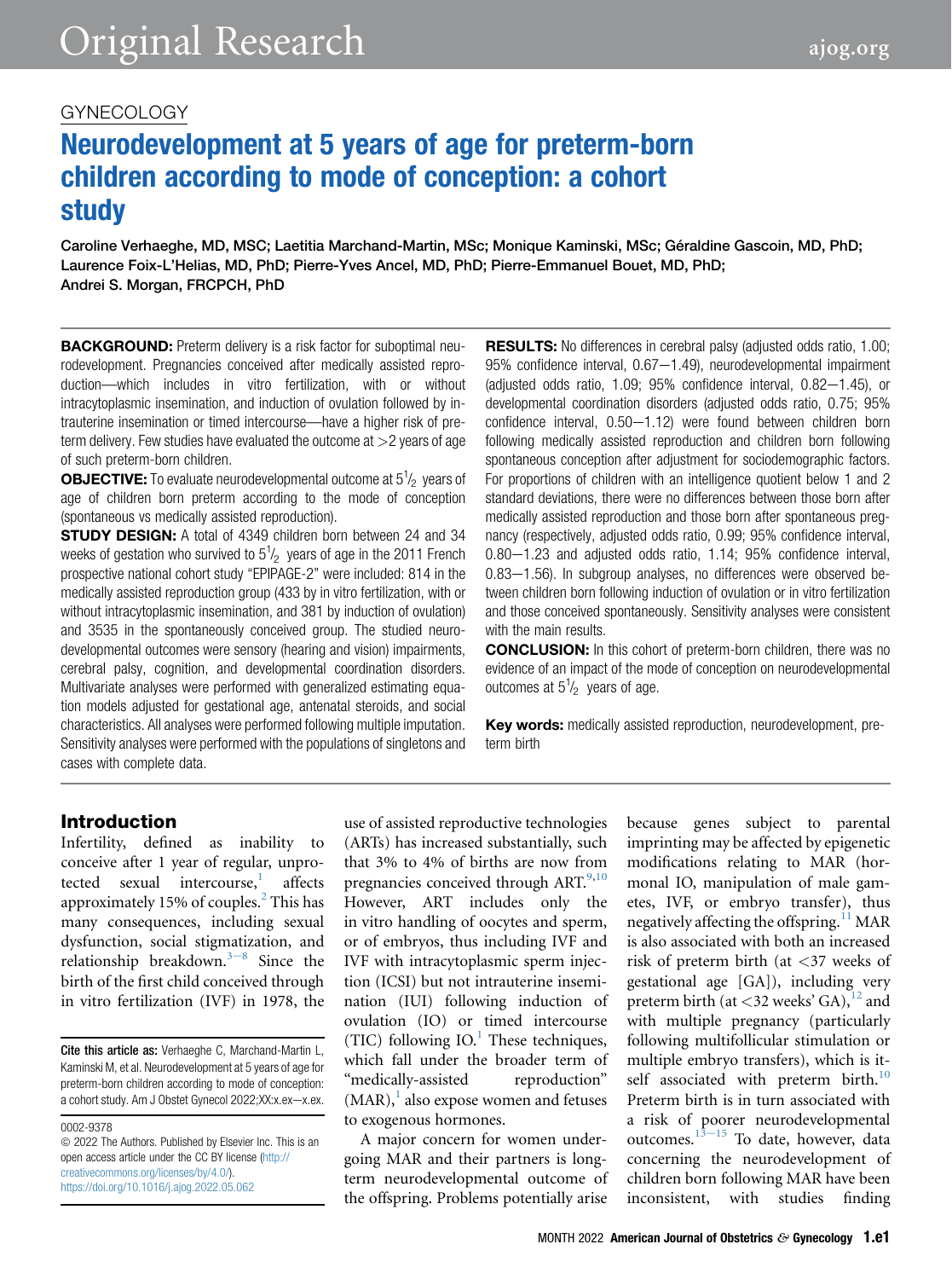# Original Research GYNECOLOGY [ajog.org](http://www.AJOG.org)

# AJOG at a Glance

## Why was this study conducted?

Some studies have suggested that children born preterm following medically assisted reproduction (MAR) are at additional risk for neurodevelopmental impairments. These have mostly focused on outcomes at up to 2 years of age, but evidence at older ages is lacking.

#### Key findings

In this prospective cohort, there were no differences in neurodevelopmental outcomes—including cognition, cerebral palsy, combined neurosensory impairment, and developmental coordination disorders—at  $5\frac{1}{2}$  years of age between children born preterm after MAR and those conceived naturally when results were fully adjusted for sociodemographic factors.

## What does this add to what is known?

MAR is not associated with additional long-term neurodevelopmental impairments at up to  $5^{1/2}$  years of age for children born preterm.

outcomes in children conceived following MAR compared with children conceived naturally to be poorer,<sup>[16](#page-10-5)</sup> better,  $17,18$  $17,18$  or the same.  $12,19$  $12,19$  Such discrepancies arise because of differences in neurodevelopmental domains studied and age at follow-up, and methodological differences between the studies<sup>20</sup>; the true impact of MAR therefore remains unclear. $1$ 

When looking more specifically at neurodevelopment in children born preterm following MAR, few data are available. Two retrospective populationbased studies of births before 29 weeks' GA assessed at 18 to 24 months found conflicting results,  $18,21$  $18,21$  whereas a singlecenter study of births before 34 weeks found a reduced probability of poor neurodevelopment at 2 years of age. $22$ Only 1 study has examined outcomes after at least 5 years of age—and only in relation to cerebral palsy—and found no differences by mode of conception. $^{23}$  $^{23}$  $^{23}$ However, neurodevelopment is dynamic and evolves over time: motor deficits become apparent first, with cognitive deficits appearing later. By age 5, more subtle defects are detectable, thus multiple dimensions of development should be studied. We sought to evaluate the impact of mode of conception on neurodevelopment at  $5^{1}/_{2}$  years of age in children born at <35 weeks' GA. Our primary objective was to assess whether any effect on neurodevelopment was

evident using all MAR techniques combined. Different techniques may also have different effects: IVF or IVF-ICSI techniques, such as multifollicular stimulation, gamete manipulation, embryo culture, and embryo transfer, might cause epigenetic disturbances; these might also be observed following hormonal stimulation (IO with TIC, or IUI). $^{11}$  $^{11}$  $^{11}$  We therefore studied subgroups of children born following the use of these techniques in comparison with those born after spontaneous conception. We hypothesized that there would be no differences once social factors were accounted for.

## Materials and Methods Setting and data collection

The French prospective, national cohort study "EPIPAGE-2" collected information about all births at <35 weeks' GA in 546 maternity hospitals in France in 2011.<sup>[24,](#page-10-13)[25](#page-10-14)</sup> Children born at <27 weeks' GA were recruited over 8 months (equivalent to 35 weeks), those born between 27 and 31 completed weeks of GA over 6 months (equivalent to 26 weeks), and those between 32- and 34 weeks' GA over 5 weeks. At birth, maternal, obstetrical, and neonatal data were obtained from medical records, and during the child's hospital stay, mothers were interviewed to obtain information on their social characteristics and pregnancy. Surviving children were seen by

trained investigators at  $5^{1}/_{2}$  years of age: this included a medical examination and neuropsychological assessment, and parents completed a questionnaire.

#### Population

Only children born between 24- and 34 weeks' GA were included because the 1 child born at <24 weeks who survived was lost to follow-up at  $5^{1}/_{2}$  years. We excluded children for whom mode of conception or, if born following MAR, type of infertility treatment were unknown.

#### **Exposure**

Birth following MAR was compared with that following spontaneous conception. Information about MAR was collected at birth from medical notes and postnatal interview; the use of hormonal stimulation (IO with TIC, or IUI) or IVF (alone or with ICSI) were accepted as evidence of an MARconceived pregnancy. The subgroups of IO with TIC or IUI, and IVF or IVF-ICSI were also examined separately.

#### Main outcomes

We studied cerebral palsy, sensory (hearing and vision) and cognitive impairments, and developmental coordination disorders. Cerebral palsy was diagnosed clinically using the Surveillance of Cerebral Palsy in Europe network criteria and classified according to the Gross Motor Function Classification System (GMFCS). Visual impairment was defined as binocular visual acuity <3.2/10, and hearing impairment was defined as uni- or bilateral hearing loss >40 dB not corrected or only partially corrected with hearing aids. Cognitive ability was measured using the full-scale intelligence quotient (FSIQ) from the Wechsler Preschool and Primary Scale of Intelligence—Fourth Edition (WPPSI-IV, French version) $^{26}$  $^{26}$  $^{26}$ ; this composite score is obtained from 5 domains: verbal comprehension, visuospatial indices, fluid reasoning, working memory, and processing speed. We studied mean intelligence quotient (IQ) and proportions of children with scores both 1 and 2 standard deviations (SDs) below the mean of a reference group of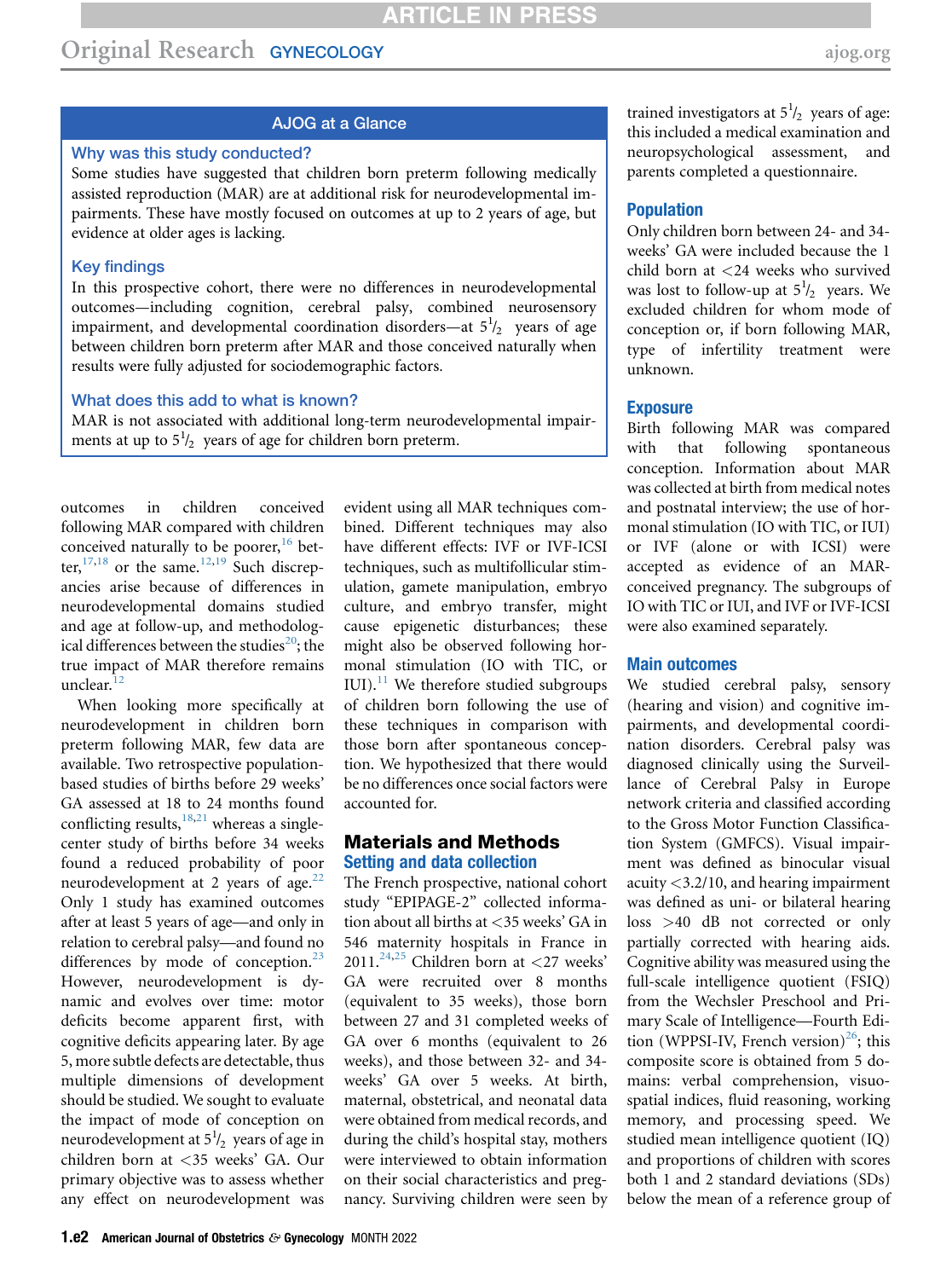# **RTICLE IN PRES**

<span id="page-2-0"></span>

Verhaeghe. Neurodevelopment at age 5 for preterm children born following medically assisted reproduction. Am J Obstet Gynecol 2022.

children born at term  $(37-41$  weeks' GA). The reference group, weighted to be representative of the French population, was selected from a contemporaneous birth cohort, with children undergoing the same follow-up as those in EPIPAGE-2.<sup>[27](#page-10-16)</sup> Moderate to severe impairment was defined as having at least 1 sensory impairment, cerebral palsy GMFCS level 2 or higher, or FSIQ >2 SDs below the mean of the reference group. Finally, developmental coordination disorders were assessed in children without moderate or severe impairment using the Movement

Assessment Battery for Children, Second Edition. We studied both total scores and using a cutoff score below the fifth percentile (relative to the reference group).

## Other studied factors

Maternal characteristics available from delivery were: maternal age (years), level of education (less than high school, high school,  $1-2$  years or  $>2$  years of graduate study), currently employed (yes/ no), birth country (France or elsewhere), cohabitation status, smoking during pregnancy (yes/no), and household

socioeconomic status defined according to the highest status of the mother and partner, or mother only if she lived alone (executive, intermediate, administration, service and trade, manual worker, and unemployed). Obstetrical variables were: parity (nulliparous or not), singleton or multiple pregnancy, induced or spontaneous labor, delivery mode (vaginal or cesarean), receipt of antenatal steroids and tocolysis, and neonatal unit level at delivery hospital. Neonatal characteristics were: GA at delivery (completed weeks), sex, small for GA (using French reference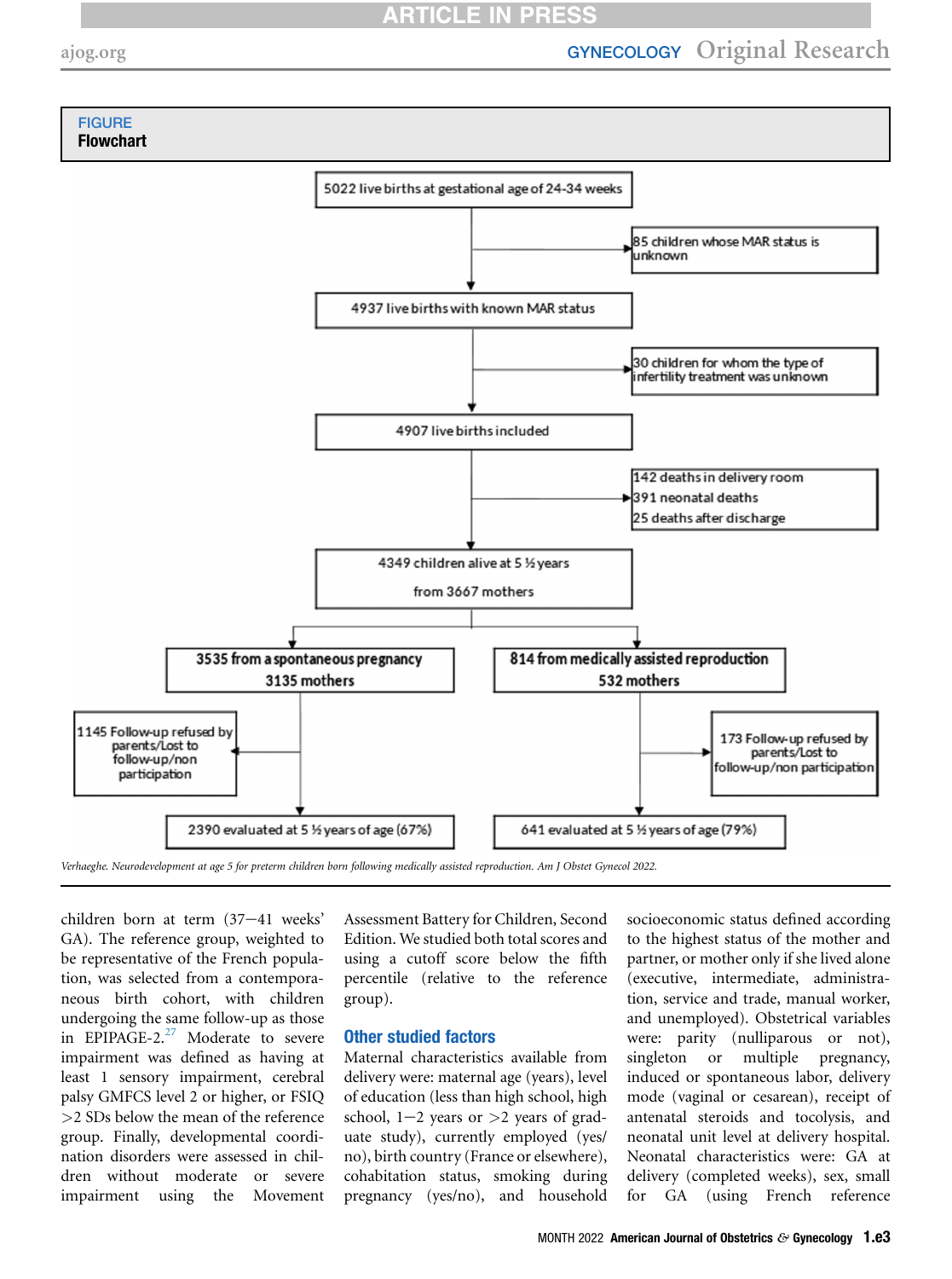curves<sup>28</sup>), and severe malformations (yes/no).

## Statistical analysis

Population characteristics were described using means and SDs for continuous variables, with groups compared using Student or Wilcoxon tests. For categorical variables, we described proportions and used chi square or Fisher exact tests. Mortality rates between birth and follow-up were assessed to determine whether there were differences in survival between children conceived following MAR and those conceived spontaneously. Regression analyses were performed among survivors aged  $5^{1}/_{2}$  years. For binary outcomes, odds ratios were estimated with logistic regression, and for continuous outcomes, linear regression was used; both used generalized estimating equations (GEE) to account for nonindependence of multiple children born to the same mother. We first estimated crude associations, then added GA at birth and antenatal steroids to explore any potential mediating impact from these factors, and finally, in the fully adjusted model, included sociodemographic variables that were considered a priori to be potential confounders. These were: maternal age, parity, birth country, level of education, employment, smoking during pregnancy, cohabitation, and socioeconomic status. A P value <.05 was considered statistically significant; results are presented with 95% confidence intervals (CIs).

Data were weighted according to GA group by a factor of 1.34 (35/26) for children born at 27 to 31 weeks and by a factor of 7 (35/5) for those born at 32 to 34 weeks to account for the differing recruitment periods, and multiple imputation was performed using chained equations to account for missing outcome data; imputation models included variables potentially predicting nonresponse or the outcome [\(Supplemental Table 1](#page-12-0)). Estimates were combined using Rubin's rules.<sup>[29](#page-10-18)</sup> All investigations were conducted using R, version 4.1.1 (R Foundation for Statistical Computing, Vienna, Austria). $30$ GEE models were performed using the

R package "geepack"<sup>[31](#page-10-20)</sup> and multiple imputation with the package "mice."<sup>[32](#page-10-21)</sup>

## Sensitivity analyses

We did not adjust for multiple pregnancy status because this potentially lies on the causal pathway between MAR and later outcome. Instead, we repeated analyses using singleton births only. We also performed sensitivity analyses of all models on the population of children with complete data.

## Ethical approvals

Data were collected with permission from the Commission Nationale de l'Informatique et des Libertés (National Data Protection Authority—reference: 911009) and from the relevant ethics committees (Consultative Committee on the Treatment of Data on Personal Health for Research Purposes—reference: 10.626; Committee for the Protection of People Participating in Biomedical Research—reference: CPP SC-2873). Mothers gave verbal consent to provide data following delivery, and written consent was obtained for followup.

## Results Study population

At 24 to 34 completed weeks' GA, 5022 children were born alive; mode of conception, including type of infertility treatment, was known for 4907. Of these, 558 children died before reaching  $5^{1}/_{2}$  years of age (4.6% in the MAR and 6.0% in the non-MAR group,  $P=025$ ). Among the 4349 survivors, complete information was available for 641 of 814 children born following MAR and 2390 of 3535 children born following spontaneous pregnancy. More children were lost to follow-up from spontaneous and singleton pregnancies and from families of lower socioeconomic status, and their mothers were more often younger, multiparous, single, smokers, and born outside of France [\(Figure](#page-2-0); [Supplemental](#page-14-0) [Tables 2](#page-14-0) and [3](#page-16-0)).

## Baseline characteristics

MAR was used by 532 mothers; at delivery, these mothers were older, more highly educated, more often employed,

of higher socioprofessional category, and less frequently smokers than women with spontaneous pregnancies ([Table 1\)](#page-4-0). Their children were more often from multiple pregnancies, small for GA, exposed to antenatal steroids, and born following spontaneous labor, with noncephalic presentation, and in hospitals with level 3 neonatal intensive care units. There were no differences in terms of GA, sex, presence of severe malformations, or mode of delivery [\(Table 2](#page-5-0)).

# Outcomes at  $5^{1}/_{2}$  years of age

At  $5^{1}/_{2}$  years of age, before adjustment, there were better outcomes for cognition among children born following MAR than among those from spontaneous pregnancies ([Table 3\)](#page-6-0). These differences disappeared following adjustment with sociodemographic variables [\(Table 4\)](#page-7-0). Similar results were observed for the composite measure of moderate to severe neurodevelopmental impairment. There were no differences in unadjusted or adjusted analyses for cerebral palsy, nor in proportions of sensory deficiencies, between children born following MAR and children from spontaneous pregnancy [\(Table 3](#page-6-0)), nor were any differences identified for developmental coordination disorders [\(Tables 3](#page-6-0) and [4\)](#page-7-0).

#### Subgroup analyses

For both the children born following IO or IUI and those born following IVF or IVF-ICSI, similar patterns to those observed in the main analysis were noted. In both groups, the mean IQ before adjustment was higher than that of children born from spontaneous pregnancies, and fewer children had an IQ <1 SD ([Table 3](#page-6-0)); the proportion of children with an IQ <2 SDs was also lower in the IVF/IVF-ICSI group but not in the IO/IUI group. Again, after adjustment for sociodemographic factors, no differences persisted ([Table 4\)](#page-7-0).

#### Sensitivity analyses

Results for singleton analyses were consistent for all outcomes among the entire population (Supplemental Table 4). In subgroup analyses, the odds ratio for having an FSIQ <1 SD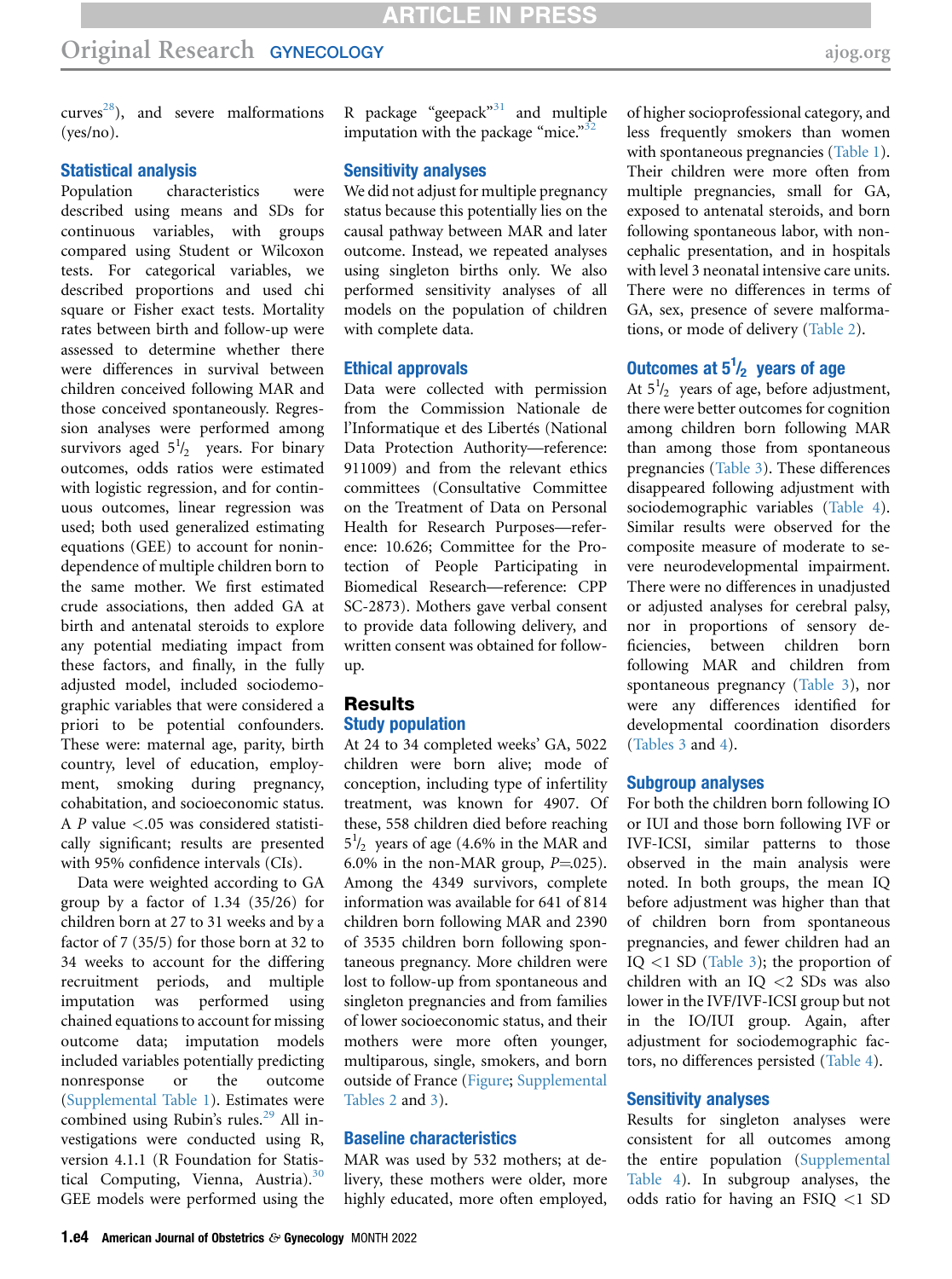#### <span id="page-4-0"></span>TABLE 1

Characteristics of the 3667 mothers with children in the EPIPAGE-2 cohort surviving to  $5\frac{1}{2}$  years of age according to mode of conception, after multiple imputation

|                                            | Spontaneous         | <b>MAR<sup>a</sup></b> | 10 or IUI           | <b>IVF or IVF-ICSI</b> |
|--------------------------------------------|---------------------|------------------------|---------------------|------------------------|
| Characteristic                             | $N$ mothers=3135    | $N$ mothers $=$ 532    | $N$ mothers $=$ 254 | $N$ mothers $=$ 278    |
| Age, mean (95% confidence interval)        | 29.4 (29.2-29.7)    | $32.0(31.5 - 32.6)$    | $31.4(30.4 - 32.3)$ | $32.6(32.0 - 33.2)$    |
| Primiparous                                | $49.9(47.5 - 52.3)$ | $77.0 (72.3 - 81.8)$   | $74.8(67.8 - 81.7)$ | 79.0 (72.4-85.6)       |
| Born in France                             | 78.8 (76.9-80.7)    | $84.8(81.0 - 88.6)$    | 85.5 (80.3-90.8)    | $84.1(78.6 - 89.6)$    |
| Smoked during pregnancy                    | $23.5(21.5 - 25.5)$ | $8.8(5.5 - 12.1)$      | $9.2(4.5 - 14.0)$   | $8.4(3.8 - 13.0)$      |
| Level of education                         |                     |                        |                     |                        |
| Less than high school                      | $36.7(34.4 - 39.0)$ | $22.1(17.3 - 27.0)$    | $25.7(18.1 - 33.3)$ | $19.0(12.8 - 25.2)$    |
| High school                                | $23.3(21.3 - 25.4)$ | $15.9(11.7 - 20.1)$    | $15.4(9.7-21.1)$    | $16.3(10.3 - 22.3)$    |
| $1-2$ y of graduate studies                | $17.9(16.0 - 19.8)$ | $21.0(16.3 - 25.6)$    | $23.7(16.4 - 31.0)$ | $18.6(12.8 - 24.4)$    |
| $\geq$ 3 y of graduate studies             | $22.0(20.0-24.1)$   | $41.0(35.3 - 46.8)$    | $35.2(27.0 - 43.4)$ | 46.1 $(38.1 - 54.0)$   |
| Occupational activity during pregnancy     | $61.7(59.4 - 64.0)$ | $80.1(75.5 - 84.6)$    | 74.7 (67.3-82.0)    | 84.8 (79.2-90.3)       |
| Cohabiting with partner at delivery        | $88.9(87.4 - 90.4)$ | $97.3(95.4 - 99.2)$    | $96.5(93.4 - 99.5)$ | $98.1(95.8-100)$       |
| Parents' socioeconomic status <sup>b</sup> |                     |                        |                     |                        |
| Executive                                  | $18.7(16.8 - 20.6)$ | $34.8(29.2 - 40.3)$    | $28.8(21 - 36.6)$   | $40.0(32.2 - 47.8)$    |
| Intermediate                               | $19.9(18.0 - 21.9)$ | $27.6(22.3 - 33.0)$    | $31.6(23.5 - 39.8)$ | $24.1(17.1 - 31.2)$    |
| Administration                             | $28.9(26.8 - 31.1)$ | $24(19.0-29.0)$        | $23.3(16.1 - 30.6)$ | $24.6(17.7 - 31.5)$    |
| Service, trade                             | $15.8(14.0 - 17.5)$ | $7.1(4.2 - 10.0)$      | $7.5(3.1 - 12.0)$   | $6.7(2.9-10.5)$        |
| Worker                                     | $12.8(11.2 - 14.3)$ | $5.8(3.2 - 8.3)$       | $7.3(3.0 - 11.5)$   | $4.5(1.6 - 7.4)$       |
| Unemployed                                 | $3.9(3.0-4.8)$      | $0.8(0.0-1.8)$         | $1.5(0.0-3.6)$      | $0.2(0.0-0.8)$         |

Data are percentage (95% confidence interval) unless otherwise noted. Results are given after multiple imputation and are weighted to take into account the differences in survey design between gestational age groups; proportions are not exactly n/N because of the weighting.

ICSI, intracytoplasmic sperm injection; IO, induction of ovulation; IUI, intrauterine insemination; IVF, in vitro fertilization; MAR, medically assisted reproduction.

<span id="page-4-1"></span><sup>a</sup> MAR corresponds to the whole range of MAR techniques, that is, IO, IUI, IVF, and IVF-ICSI; <sup>b</sup> Defined as the highest occupational status between occupations of the mother and the father, or mother only if living alone.

Verhaeghe. Neurodevelopment at age 5 for preterm children born following medically assisted reproduction. Am J Obstet Gynecol 2022.

below the mean was lower among those born following IO or IUI than among those born after spontaneous conception, but all other results were nonsignificant after adjustment for sociodemographic factors and consistent with analyses of the full population. Results from the IVF/IVF-ICSI group were also consistent with the main results ([Supplemental Table 4\)](#page-17-0), with no differences seen in complete case analyses [\(Supplemental Tables 5](#page-18-0) and [6\)](#page-19-0).

## Comment Principal findings

In this prospective cohort study of preterm-born children followed-up at  $5^{1/2}$  years of age, we found no evidence of an association between mode of conception and moderate to severe neurodevelopmental impairment following adjustment for sociodemographic factors, nor with cerebral palsy, sensory impairments, cognition, or developmental coordination disorders. Results were the same regardless of whether outcomes were analyzed as continuous scores or in binary categories representing potentially serious impairment. Sensitivity analyses using singletons and complete cases were also consistent.

## Results in the context of what is known

Previous studies have identified differences in neurodevelopment related to mode of conception among children born preterm, particularly for cerebral

palsy. One study that found an increased risk of cerebral palsy following IVF included children born between 1982 and 1995; however, evaluation was done at 2 years of age and results were only adjusted for the child's sex, year of birth, and maternal age<sup>16</sup>; moreover, IVF techniques have evolved since then. $12$ Increased risk of cerebral palsy was identified for children born at <32 weeks' GA in a whole-population Australian study, but CIs were wide because few very preterm children were included. $33$ 

A different, prospective Australian cohort had similar findings, with an increased risk of moderate to severe neurodevelopmental impairment at 2 to 3 years of age for children born between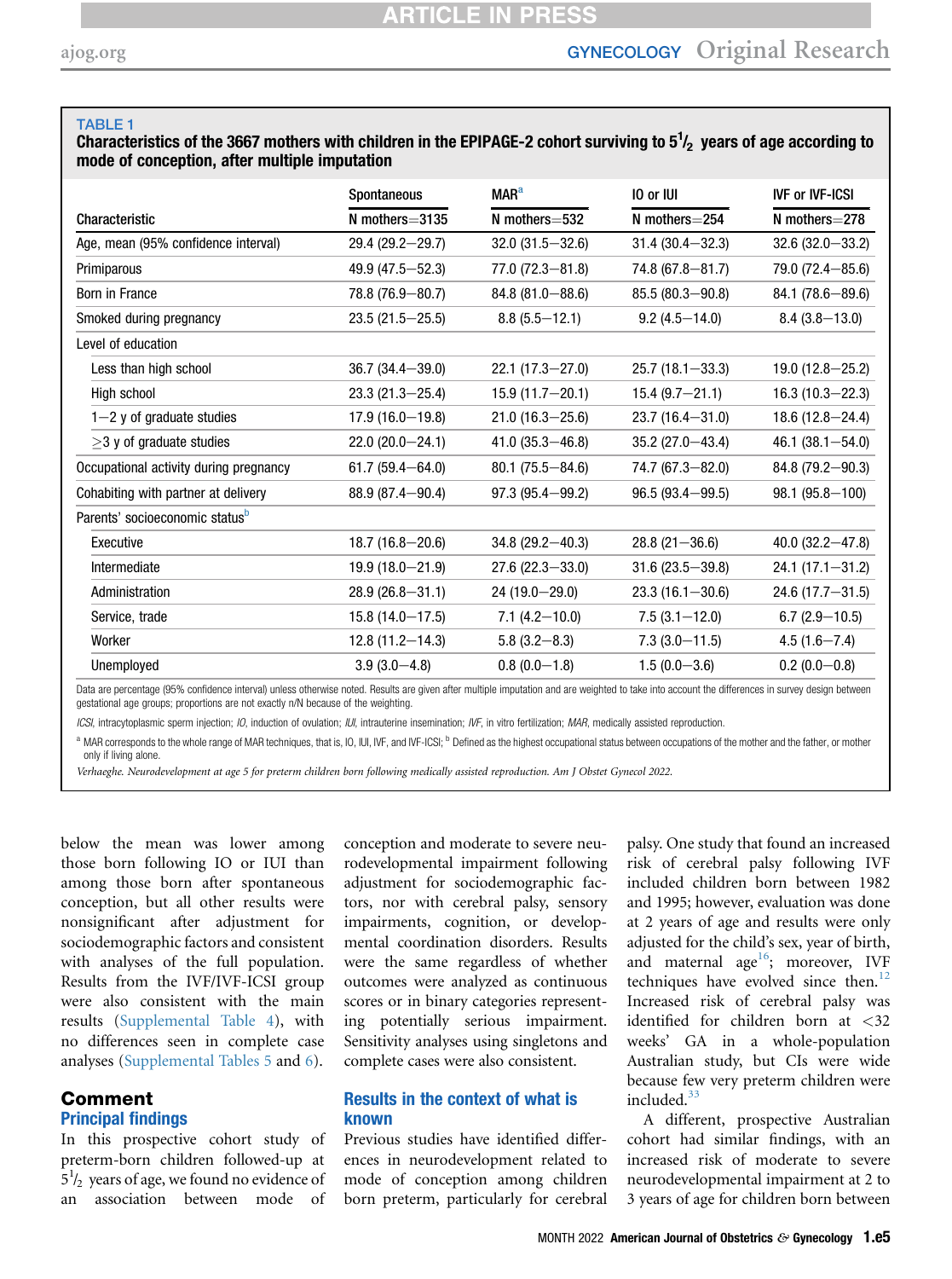#### <span id="page-5-0"></span>TABLE 2

Pregnancy and childbirth outcomes for 4349 children from the EPIPAGE-2 cohort surviving at  $5\frac{1}{2}$  years of age according to mode of conception, after multiple imputation

|                                                      | Spontaneous          | <b>MAR<sup>a</sup></b> | 10 or IUI            | <b>IVF or IVF-ICSI</b> |
|------------------------------------------------------|----------------------|------------------------|----------------------|------------------------|
| <b>Outcomes</b>                                      | $N$ children=3535    | $N$ children=814       | $N$ children=381     | N children $=$ 433     |
| Multiple pregnancy status                            |                      |                        |                      |                        |
| Singleton                                            | 74.2 (72.2-76.1)     | $24.3(20.5 - 28.1)$    | $31.4(25.1 - 37.7)$  | $18.7(14.2 - 23.3)$    |
| Twin                                                 | $24.7(22.8 - 26.6)$  | $68.7(64.6 - 72.9)$    | $58.2(51.5 - 64.9)$  | $77.1(72.1 - 82.0)$    |
| Triplet                                              | $1.1(0.7-1.6)$       | $6.7(4.5-9.0)$         | $9.9(5.9 - 13.9)$    | $4.2(1.8 - 6.7)$       |
| Quadruplet                                           | 0.0                  | $0.2(0.0-0.4)$         | $0.5(0.1-0.9)$       | 0.0                    |
| Antenatal steroids                                   | 75.6 (73.6-77.6)     | $85.5(82.1 - 89.0)$    | 79.4 (73.5 - 85.4)   | $90.3(86.5 - 94.1)$    |
| <b>Tocolysis</b>                                     | $47.0(44.8 - 49.2)$  | $55.8(51.2 - 60.4)$    | $50.6$ (43.7-57.5)   | $59.9(53.7 - 66.1)$    |
| Spontaneous preterm delivery                         | $51.7(49.4 - 53.9)$  | 44.7 (40.1-49.4)       | 49.8 $(42.8 - 56.7)$ | $40.8(34.6 - 47.0)$    |
| Cephalic presentation                                | 74.7 (72.8-76.6)     | 63.4 $(59.0 - 67.8)$   | $62.1(55.5-68.6)$    | 64.4 (58.5 $-70.4$ )   |
| Cesarean delivery                                    | 58.6 $(56.3 - 60.8)$ | $60.8(56.3 - 65.4)$    | $62.3(55.5 - 69.0)$  | $59.7(51.3 - 68.1)$    |
| Maternity level III                                  | $61.9(59.7 - 64.2)$  | $66.8(62.2 - 71.5)$    | $63.6(56.7 - 70.6)$  | $69.3(63.2 - 75.5)$    |
| Week of gestation, mean<br>(95% confidence interval) | $31.8(31.7 - 31.9)$  | $31.8(31.6 - 31.9)$    | $31.6(31.4 - 31.9)$  | $31.9(31.6 - 32.1)$    |
| $24 - 26$ wk                                         | $4.1(3.7 - 4.5)$     | $5.4(4.4 - 6.5)$       | $6.0(4.4 - 7.7)$     | $5.0(3.7-6.3)$         |
| $27 - 31$ wk                                         | $30.0(28.4 - 31.5)$  | $26.5(23.6 - 29.5)$    | $29.3(24.6 - 34.0)$  | $24.3(20.5 - 28.1)$    |
| $32 - 34$ wk                                         | $65.9(64.2 - 67.6)$  | $68.0(64.7 - 71.4)$    | $64.7(59.3 - 70.0)$  | 70.7 (66.5-75.0)       |
| Male sex                                             | 53.6 $(51.3 - 55.8)$ | $51.1 (46.5 - 55.7)$   | 49.0 $(42.2 - 55.8)$ | $52.8(46.6 - 59.1)$    |
| Small for gestational age <sup>b</sup>               | $32.8(30.7 - 34.9)$  | $36.7(32.2 - 41.2)$    | $41.5(34.7 - 48.3)$  | $32.9(27.0 - 38.8)$    |
| Severe malformations                                 | $6.7(5.6 - 7.8)$     | $6.5(4.3 - 8.7)$       | $10.0$ (5.9 – 14.2)  | $3.7(1.7 - 5.7)$       |

Data are percentage (95% confidence interval) unless otherwise noted. Results are given after multiple imputation and are weighted to take into account the differences in survey design between gestational age groups; proportions are not exactly n/N because of the weighting.

ICSI, intracytoplasmic sperm injection; IO, induction of ovulation; IUI, intrauterine insemination; IVF, in vitro fertilization; MAR, medically assisted reproduction.

<span id="page-5-1"></span>MAR corresponds to the whole range of MAR techniques, that is, IO, IUI, IVF, and IVF-ICSI; <sup>b</sup> Small-for-gestational-age was defined as birthweight <10th percentile for gestational age and sex on the basis of French intrauterine growth curves.

Verhaeghe. Neurodevelopment at age 5 for preterm children born following medically assisted reproduction. Am J Obstet Gynecol 2022.

1998 and 2004 at 22 to 26 weeks' GA following MAR. However, in subgroup analysis this applied only to births following IVF or IVF-ICSI and not to those following IO or IUI. This study only adjusted for year of birth, maternal age, and parity. $21$  A more recent prospective study evaluating neurodevelopment at 2 years of age in preterm infants born following MAR found a decreased risk of poor neurodevelopmental outcomes after adjusting for socioeconomic level<sup>22</sup>; similar results were found in a retrospective study adjusting for maternal education.<sup>18</sup> However, neither study accounted for missing data, and the results are thus difficult to interpret. Other studies were

also restricted to complete-case analyses.[16,](#page-10-5)[33](#page-10-22) Not only did we use multiple imputation and perform sensitivity analyses on complete cases, but we also adjusted for multiple social factors, and found that any initially perceived differences in outcome following MAR disappeared following this adjustment.

#### Clinical implications

The finding that there are no differences in neurodevelopmental outcomes according to mode of conception in this prospectively collected French national cohort of very and moderately preterm children is highly likely to apply also in other countries. External validity may be limited because French perinatal care

was less active than that of some other countries for neonates born extremely preterm (at <27 weeks' GA), but it was not dissimilar to that of other European countries<sup>34</sup>; furthermore, these children represented only approximately 5% of the births included in this study. Of greater concern might be that MAR techniques have changed: methods for both freezing embryos and the media in which they were subsequently cultured were different in 2011, and the transfer of several embryos was also more frequent and usually occurred at day 2 or 3.<sup>[10](#page-10-1)</sup> However, evolution of practice has occurred internationally, not just within France, and longer-term follow-up necessarily requires that practices are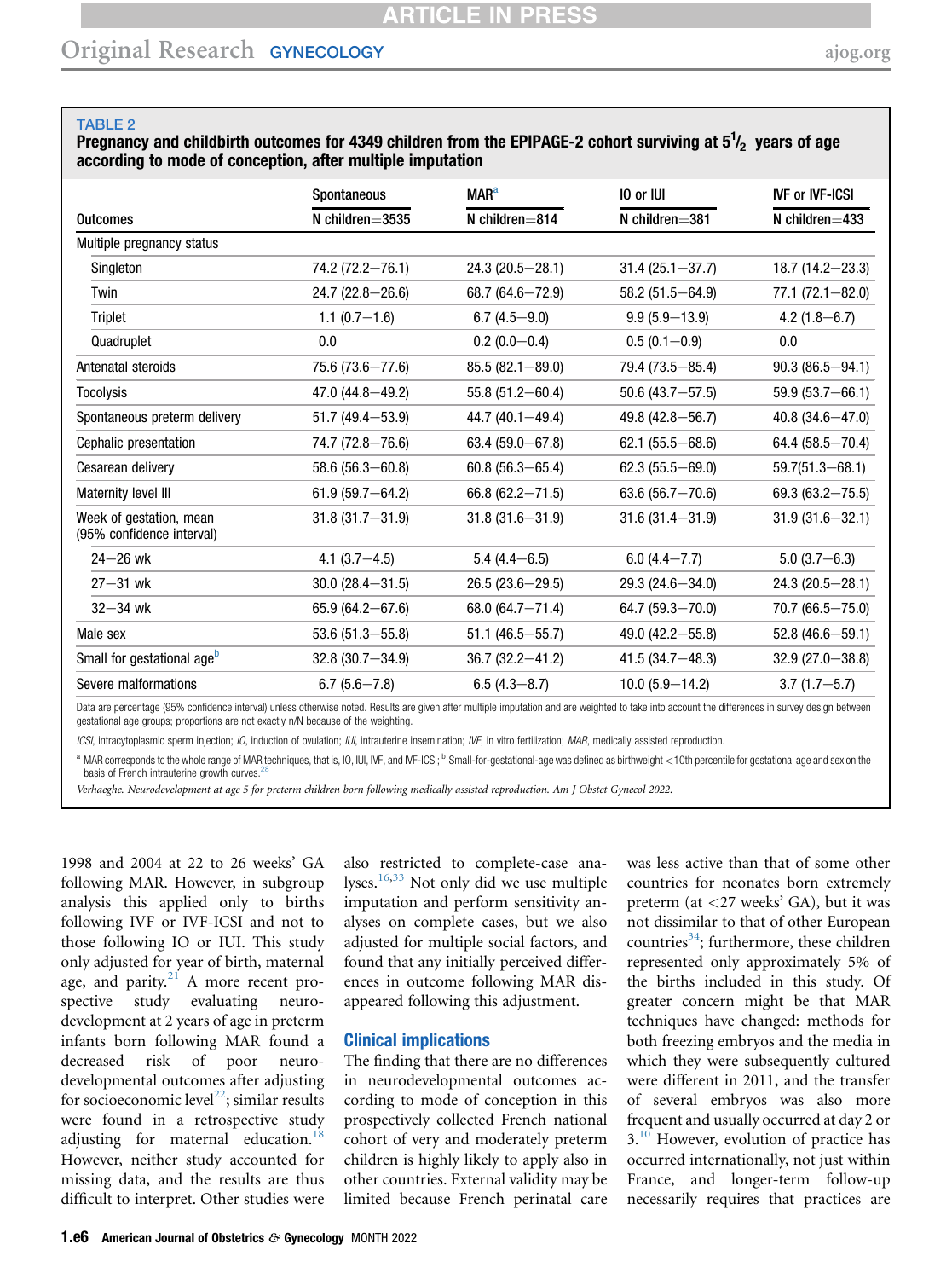## TABLE 3

<span id="page-6-0"></span>Neurodevelopmental outcome measures for 4349 children from the EPIPAGE-2 cohort surviving at 5 $^{\text{1}}\hspace{-3pt}/_2$  years according to mode of conception, after multiple imputation

|                                                                     | Spontaneous         | <b>MAR<sup>a</sup></b> |                      | 10 or IUI           |                      | <b>IVF or IVF-ICSI</b> |                        |
|---------------------------------------------------------------------|---------------------|------------------------|----------------------|---------------------|----------------------|------------------------|------------------------|
| Outcome                                                             | $N = 3535$          | $N = 814$              | P value <sup>b</sup> | $N = 381$           | P value <sup>b</sup> | $N = 433$              | $P$ value <sup>b</sup> |
| Cerebral palsy                                                      | $5.1(4.0-6.2)$      | $4.5(2.4 - 6.6)$       | .62                  | $6.3(2.5-10.0)$     | .52                  | $3.1(0.9 - 5.2)$       | .16                    |
| Visual impairment                                                   |                     |                        |                      |                     |                      |                        |                        |
| Severe and moderate impairment <sup>c</sup>                         | $1.3(0.7 - 2.0)$    | $0.9(0.0-2.0)$         | .48                  | $1.3(0.0 - 3.3)$    | .94                  | $0.5(0.0-1.7)$         | .27                    |
| Hearing impairment                                                  |                     |                        |                      |                     |                      |                        |                        |
| Severe and moderate impairment <sup>a</sup>                         | $1.1(0.5-1.7)$      | $1.5(0.2 - 2.8)$       | .51                  | $0.6(0.0-2.0)$      | .42                  | $2.2(0.2 - 4.3)$       | .18                    |
| <b>FSIQ<sup>e</sup></b>                                             |                     |                        |                      |                     |                      |                        |                        |
| Mean (SD)                                                           | 95.8(15.7)          | 100.1 (15.5)           | < .001               | 99.4 (15.5)         | .011                 | 100.6 (15.6)           | < .001                 |
| $<$ 1 SD ( $<$ 93) <sup>f</sup>                                     | $40.1(37.4 - 42.8)$ | $29.0(24.6 - 33.5)$    | < .001               | $28.8(22.0 - 35.7)$ | .008                 | $29.1(23.2 - 35.1)$    | .003                   |
| $<$ 2 SD ( $<$ 79) <sup>†</sup>                                     | $13.4(11.5 - 15.3)$ | $8.6(5.9 - 11.4)$      | .010                 | $9.3(5.2 - 13.4)$   | .13                  | $8.1(4.5 - 11.7)$      | .024                   |
| Neurodevelopmental impairment                                       |                     |                        |                      |                     |                      |                        |                        |
| Severe and moderate impairment <sup>9</sup>                         | $16.0(14.0-17.9)$   | $11.2(8.0-14.4)$       | .020                 | $12.1(7.3 - 16.9)$  | .18                  | $10.4(6.3 - 14.5)$     | .036                   |
| Developmental coordination disorders <sup>h</sup>                   |                     |                        |                      |                     |                      |                        |                        |
| Total MABC-2 score, mean (SD)                                       | 10.2(3.1)           | 10.5(2.9)              | .27                  | 10.4(3.1)           | .52                  | 10.5(2.7)              | .32                    |
| Total MABC-2 score $<$ 5th percentile $^{\text{\tiny{\textsf{T}}}}$ | $5.9(4.6 - 7.2)$    | $4.4(2.2 - 6.6)$       | .29                  | $5.7(1.9 - 9.4)$    | .90                  | $3.4(0.7 - 6.1)$       | .16                    |

Data are percentage (95% confidence interval) unless otherwise noted. Results are given after multiple imputation and are weighted to take into account the differences in survey design between gestational age groups; propo weighting.

FSIQ, full-scale intelligence quotient; ICSI, intracytoplasmic sperm injection; IO, induction of ovulation; IUI, intrauterine insemination; IVF, in vitro fertilization; MABC-2, Movement Assessment Battery for Children, Sec assisted reproduction; SD, standard deviation.

<sup>a</sup> MAR corresponds to the whole range of MAR techniques, that is, IO, IUI, IVF, and IVF-ICSI; <sup>b</sup> Chi square test P value, estimated with the generalized estimating equations (GEE) approach to take into account correlatio spontaneous pregnancy; <sup>c</sup> Blindness or binocular corrected visual acuity <3.2/10; <sup>d</sup> Deafness, hearing loss >40 dB not corrected or partially corrected with hearing aid; <sup>e</sup> Full-scale intelligence quotient, measured by Intelligence—Fourth Edition<sup>[26](#page-10-24)</sup>; <sup>f</sup> Cutoff of the distribution related to a reference group born at term<sup>[27](#page-10-25)</sup>; <sup>9</sup> Severe or moderate cerebral palsy, severe or moderate sensory impairments, or FSIQ <2 SDs below the mean o without cerebral palsy or severe or moderate sensory impairments, and with full-scale intelligence quotients  $\geq$ 2 SDs below the mean of a reference population.

Verhaeghe. Neurodevelopment at age <sup>5</sup> for preterm children born following medically assisted reproduction. Am J Obstet Gynecol 2022.

<span id="page-6-3"></span><span id="page-6-2"></span><span id="page-6-1"></span>**ABIICLE IN PRESS**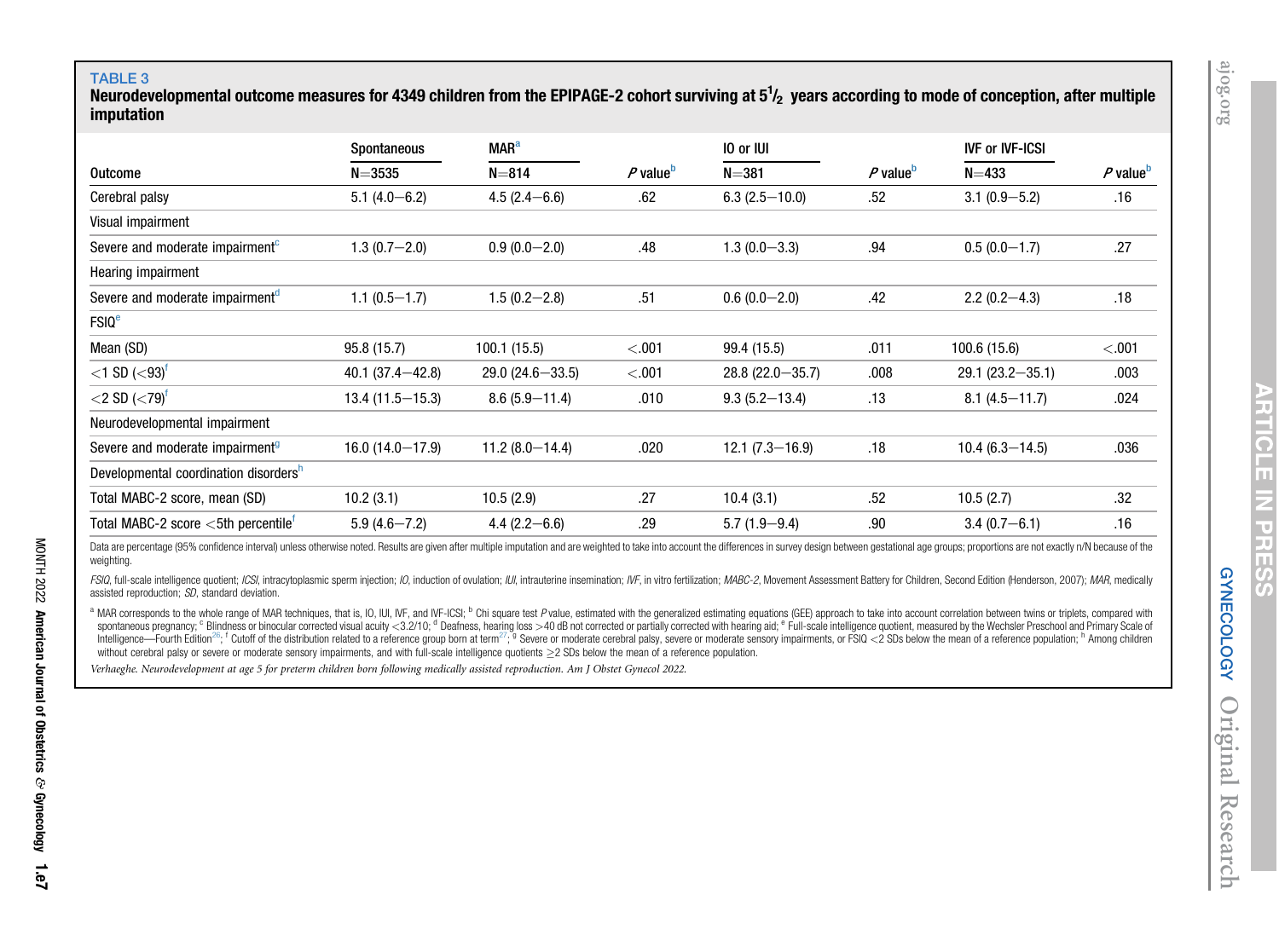# **ARTICLE IN PRESS**

# Original Research GYNECOLOGY [ajog.org](http://www.AJOG.org)

#### <span id="page-7-0"></span>TABLE 4

# Association between mode of conception and neurodevelopmental outcome measures for 4349 children from the EPIPAGE-2 cohort surviving at  $5^{1}/_{2}$  years—multivariate analysis after multiple imputation

|                                                                                     | $MARa$ (N children=814)                                    |         | IO or IUI (N children=381)                                 |                                             | <b>IVF or IVF-ICSI (N</b><br>$children = 433$              |         |  |  |
|-------------------------------------------------------------------------------------|------------------------------------------------------------|---------|------------------------------------------------------------|---------------------------------------------|------------------------------------------------------------|---------|--|--|
|                                                                                     |                                                            |         |                                                            | vs spontaneous conception (N children=3535) |                                                            |         |  |  |
| <b>Outcome (Model)</b>                                                              | OR or mean<br>difference<br>$(95\% \text{ Cl})^{\text{b}}$ | Pvalue  | OR or mean<br>difference<br>$(95\% \text{ Cl})^{\text{b}}$ | Pvalue                                      | OR or mean<br>difference<br>$(95\% \text{ Cl})^{\text{b}}$ | Pvalue  |  |  |
| Cerebral palsy                                                                      |                                                            |         |                                                            |                                             |                                                            |         |  |  |
| Adjusted for GA and antenatal steroids                                              | $0.85(0.59 - 1.24)$                                        | .41     | $0.89(0.53 - 1.50)$                                        | .67                                         | $0.81(0.49 - 1.35)$                                        | .42     |  |  |
| Adjusted for GA, antenatal steroids, and<br>sociodemographic variables <sup>c</sup> | $1.00(0.67 - 1.49)$                                        | .99     | $0.99(0.59 - 1.69)$                                        | .99                                         | $1.00(0.58 - 1.72)$                                        | .99     |  |  |
| <b>FSIQ<sup>d</sup></b>                                                             |                                                            |         |                                                            |                                             |                                                            |         |  |  |
| Mean difference (95% CI)                                                            |                                                            |         |                                                            |                                             |                                                            |         |  |  |
| Adjusted for GA and antenatal steroids                                              | $3.8(2.4 - 5.3)$                                           | < 0.001 | $3.3(1.3 - 5.3)$                                           | .002                                        | $4.3(2.4 - 6.3)$                                           | $-.001$ |  |  |
| Adjusted for GA, antenatal steroids, and<br>sociodemographic variables <sup>c</sup> | $-0.3$ ( $-1.7$ to 1.1)                                    | .66     | $0.0$ (-1.9 to 1.9)                                        | .99                                         | $-0.6$ ( $-2.5$ to 1.3)                                    | .52     |  |  |
| $<$ 1 SD ( $<$ 93) <sup>e</sup>                                                     |                                                            |         |                                                            |                                             |                                                            |         |  |  |
| Adjusted for GA and antenatal steroids                                              | $0.64(0.53 - 0.77)$                                        | < 0.001 | $0.61(0.46 - 0.80)$                                        | $<$ .001                                    | $0.66(0.52 - 0.85)$                                        | .001    |  |  |
| Adjusted for GA, antenatal steroids, and<br>sociodemographic variables <sup>c</sup> | $0.99(0.80 - 1.23)$                                        | .94     | $0.84(0.62 - 1.15)$                                        | .28                                         | $1.15(0.87 - 1.52)$                                        | .32     |  |  |
| $<$ 2 SD ( $<$ 79) <sup>e</sup>                                                     |                                                            |         |                                                            |                                             |                                                            |         |  |  |
| Adjusted for GA and antenatal steroids                                              | $0.67(0.51 - 0.88)$                                        | .004    | $0.69(0.47 - 1.02)$                                        | .060                                        | $0.64(0.44 - 0.94)$                                        | .023    |  |  |
| Adjusted for GA, antenatal steroids, and<br>sociodemographic variables <sup>c</sup> | $1.14(0.83 - 1.56)$                                        | .42     | $1.04(0.69 - 1.57)$                                        | .86                                         | $1.26(0.82 - 1.93)$                                        | .30     |  |  |
| Severe and moderate neurodevelopmental<br>impairment <sup>1</sup>                   |                                                            |         |                                                            |                                             |                                                            |         |  |  |
| Adjusted for GA and antenatal steroids                                              | $0.68(0.53 - 0.88)$                                        | .003    | $0.72(0.51 - 1.02)$                                        | .066                                        | $0.64(0.45 - 0.91)$                                        | .013    |  |  |
| Adjusted for GA, antenatal steroids, and<br>sociodemographic variables <sup>c</sup> | $1.09(0.82 - 1.45)$                                        | .56     | $1.04(0.72 - 1.51)$                                        | .83                                         | $1.14(0.77 - 1.68)$                                        | .51     |  |  |
| Developmental coordination disorders <sup>9</sup>                                   |                                                            |         |                                                            |                                             |                                                            |         |  |  |
| Total MABC-2 score, mean difference (95% CI)                                        |                                                            |         |                                                            |                                             |                                                            |         |  |  |
| Adjusted for GA and antenatal steroids                                              | $0.2$ (-0.1 to 0.5)                                        | .28     | $0.1$ (-0.3 to 0.5)                                        | .67                                         | $0.2$ (-0.2 to 0.6)                                        | .25     |  |  |
| Adjusted for GA, antenatal steroids, and<br>sociodemographic variables <sup>c</sup> | $0.1$ (-0.3 to 0.4)                                        | .74     | $0.0$ (-0.4 to 0.5)                                        | .92                                         | $0.1$ (-0.3 to 0.5)                                        | .69     |  |  |
| Total MABC-2 score <fifth percentile<sup="">e</fifth>                               |                                                            |         |                                                            |                                             |                                                            |         |  |  |
| Adjusted for GA and antenatal steroids                                              | $0.76(0.51 - 1.11)$                                        | .16     | $0.77(0.45 - 1.31)$                                        | .34                                         | $0.74(0.43 - 1.28)$                                        | .28     |  |  |
| Adjusted for GA, antenatal steroids, and<br>sociodemographic variables <sup>c</sup> | $0.75(0.50 - 1.12)$                                        | .16     | $0.77(0.45 - 1.31)$                                        | .33                                         | $0.73(0.41 - 1.29)$                                        | .28     |  |  |

CI, confidence interval; FSIQ, full-scale intelligence quotient; GA, gestational age; ICSI, intracytoplasmic sperm injection; IO, induction of ovulation; IUI, intrauterine insemination; IVF, in vitro fertilization; MABC-2, Movement Assessment Battery for Children, Second Edition (Henderson, 2007); MAR, medically assisted reproduction; OR, odds ratio; SD, standard deviation.

<span id="page-7-4"></span><span id="page-7-3"></span><span id="page-7-2"></span><span id="page-7-1"></span><sup>a</sup> MAR corresponds to the whole range of MAR techniques, that is, IO, IUI, IVF, and IVF-ICSI; <sup>b</sup> The reported measures of association are odds ratios, except for FSIQ and total MABC-2 scores, where mean differences are reported. The generalized estimating equations approach was used to take into account correlation between twins or triplets; <sup>c</sup> Sociodemographic factors adjusted for are: maternal age, parity, education level, employment status, living with a partner, smoking during pregnancy, country of birth, and parents' socioeconomic status; <sup>d</sup> Full-scale intelligence quotient,<br>measured by the Wechsler severe or moderate sensory impairment, or FSIQ <2 SDs below the mean of a reference population; <sup>9</sup> Among children without cerebral palsy or severe or moderate sensory impairment, and with  $FSIQ \geq 2$  SDs below the mean of a reference population.

<span id="page-7-5"></span>Verhaeghe. Neurodevelopment at age 5 for preterm children born following medically assisted reproduction. Am J Obstet Gynecol 2022.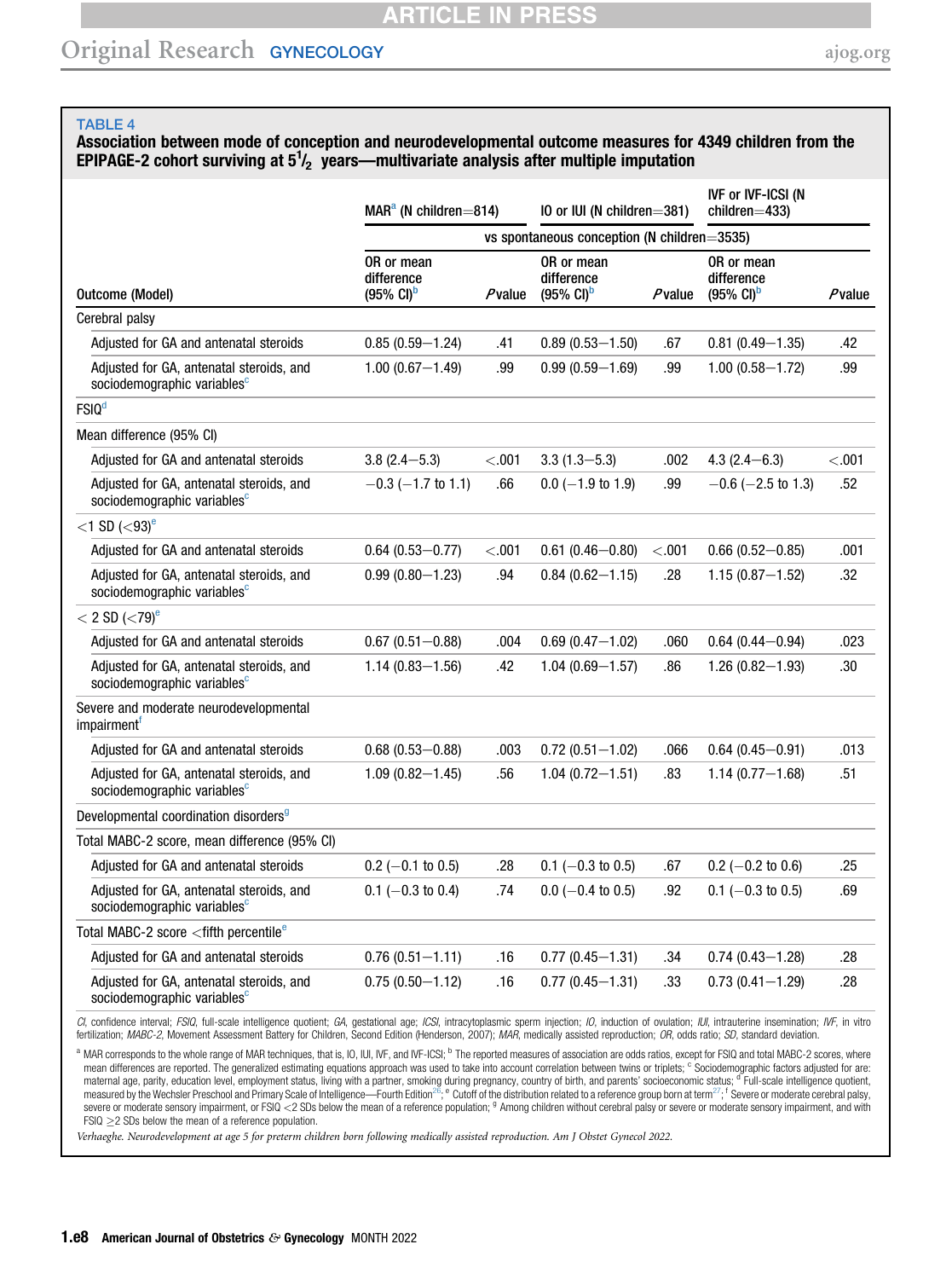from the past, thus implying that they are likely to have evolved in the interim period. Consequently, this study should be reassuring for health professionals and parents or parents-to-be of children born preterm following MAR because it indicates that any developmental consequences arise from preterm birth rather than the mode of conception itself conveying an additional risk.

# Research implications

Although EPIPAGE-2 contains a wealth of follow-up and social data, information was limited about the MAR techniques. We did not have details about which drugs were used and at what dose, or whether embryos were transferred fresh or frozen, nor could we identify children born from donated gametes. This leaves questions about the impact of more specific fertility treatments for future research.

## Strengths and limitations

This study evaluated multiple dimensions of longer-term neurodevelopment among children born preterm according to the mode of conception. Using a large, prospectively collected national cohort with comprehensive data covering a range of medical and sociodemographic characteris-tics<sup>[24](#page-10-13)[,25](#page-10-14)</sup> allowed us to study several neurodevelopmental outcomes while taking into consideration important confounding factors with sufficient power to detect potential differences, particularly for the most frequent outcomes (cognitive impairment, developmental coordination disorder, and cerebral palsy). The quality of the used sociodemographic information is a further strength: most previous studies had only medical data with minimal additional information, and given that the social environment is a major predictor of child development, residual confounding may have been an issue. The main difficulty in prospective cohort studies is loss to follow-up.<sup>[35](#page-10-26)</sup> Data we had available covered pregnancy, the neonatal hospitalization, and subsequent course of the children, thus allowing us to use these data in imputation models, thereby increasing the likelihood of the "missing at random" assumption being met.<sup>[32](#page-10-21)</sup> This is important because missing data may have impact in ways that are difficult to determine.<sup>[35](#page-10-26)</sup> We were further reassured by the very similar results found in analyses using complete cases. We were also able to examine the implication of broader MAR techniques both together and separated into ART and non-ART techniques, although more detailed information about specific techniques was not available; previous studies in the preterm population have predominantly focused on children born either after IVF/IVF-ICSI $16,36$  $16,36$  or after all types of MAR combined.<sup>[18](#page-10-7),[21](#page-10-10),[22](#page-10-11)</sup> Only 1 other study separated ARTand non-ART techniques, but it only examined the relationship with cerebral palsy and was restricted in the sociodemographic variables available for inclusion because the data were obtained from national registers.[23](#page-10-12) Our study was also limited by its restriction to preterm-born children; we are therefore only able to state that there was no increased risk of neurodevelopmental impairment according to mode of conception in this population, but it is also important to remember that there are increased risks of multiple pregnancy and preterm birth with the use of MAR. $10,12$  $10,12$ 

#### **Conclusion**

In summary, we assessed neurodevelopmental outcomes at  $5^{1/2}$  years of age for children born preterm following MAR, and after adjusting for social characteristics, found no differences from children born following spontaneously conceived pregnancies. These are important insights for obstetricians, pediatricians, and other healthcare professionals working with women and their families. Our study provides further evidence for health professionals to reassure parents or parents-to-be when a child conceived from MAR is born preterm.  $\Box$ 

#### Acknowledgments

The authors wish to thank everyone involved in the EPIPAGE-2 Study Groups.

## Members of the EPIPAGE-2 Obstetric Writing Group

P.YA., MD, PhD (Université Paris Cité, Epidemiology and Statistics Research Center/CRESS, INSERM, INRA, F-75006 Paris, France, Unité de Recherche Clinique  $-$  Centre d'Investigations Cliniques P1419, Département Hospitalo-Universitaire Risks in Pregnancy, Cochin Hotel-Dieu Hospital, Assistance Publique-Hôpitaux de Paris, Paris F-75014, France), Catherine Arnaud, MD, PhD (Research Unit on Perinatal Epidemiology, Childhood Disabilities and Adolescent Health, INSERM UMR 1027, Paul Sabatier University, Toulouse, France), Chloé Arthuis (Department of Gynecology and Obstetrics, CIC, University hospital of Nantes, Nantes, France), Julie Blanc, MD (Department of Obstetrics and Gynecology, Aix Marseille University, Marseille, France), Pascal Boileau, MD, PhD (Department of Neonatal Pediatrics, Poissy Saint Germain Hospital, France, EA7285 Versailles Saint Quentin en Yvelines University, France), Thierry Debillon, MD, PhD (Department of Neonatal Pediatrics, University Hospital, Grenoble, France), Pierre Delorme, MD, MSc (Université Paris Cité, Epidemiology and Statistics Research Center/CRESS, INSERM, INRA, F-75006 Paris, France, Department of Obstetrics and Gynecology, Cochin, Broca, Hôtel Dieu Hospital, AP-HP, Paris, France), Claude D'Ercole, MD (Department of Obstetrics and Gynecology, Nord Hospital, Assistance Publique des Hôpitaux de Marseille (AP-HM), Aix Marseille Université, AMU, Marseille, France), Thomas Desplanches, RM, MSc (Université Paris Cité, Epidemiology and Statistics Research Center/ CRESS, INSERM, INRA, F-75006 Paris, France), Caroline Diguisto, MD, PhD (Université Paris Cité, Epidemiology and Statistics Research Center/CRESS, INSERM, INRA, F-75006 Paris, France, Maternité Olympe de Gouges, University Francois Rabelais, Tours, France), Laurence Foix-L'Helias, MD, PhD (Université Paris Cité, Epidemiology and Statistics Research Center/ CRESS, INSERM, INRA, F-75006 Paris, France, Department of Neonatal Pediatrics, Trousseau Hospital, AP-HP, Paris, France), Aurélie Garbi, MD (Department of Neonatology, Assistance Publique Hopitaux de Marseille, Marseille, France), Géraldine Gascoin, MD, PhD (Department of Neonatal Medicine, Angers University Hospital, Angers, France), Catherine Gire, MD (Department of Neonatology, North Hospital, Marseille, France), François Goffinet, MD, PhD (Université Paris Cité, Epidemiology and Statistics Research Center/CRESS, INSERM, INRA, F-75006 Paris, France, Department of Obstetrics and Gynecology, Cochin, Broca, Hôtel Dieu Hospital, AP-HP, Paris, France), Isabelle Guellec, MD, PhD (Pediatric and Neonatal Intensive Care Unit, Armand-Trousseau Hospital, Sorbonne University, Paris, France, Université Paris Cité, Epidemiology and Statistics Research Center/CRESS, INSERM, INRA, F-75006 Paris, France), Gilles Kayem, MD, PhD (Université Paris Cité, Epidemiology and Statistics Research Center/CRESS, INSERM, INRA, F-75006 Paris, France, Sorbonne Universités, UPMC Univ Paris 06, IFD, 4 Place Jussieu, 75252 PARIS cedex 05, Paris, France, Department of Obstetrics and Gynecology, Trousseau Hospital, AP-HP, Paris,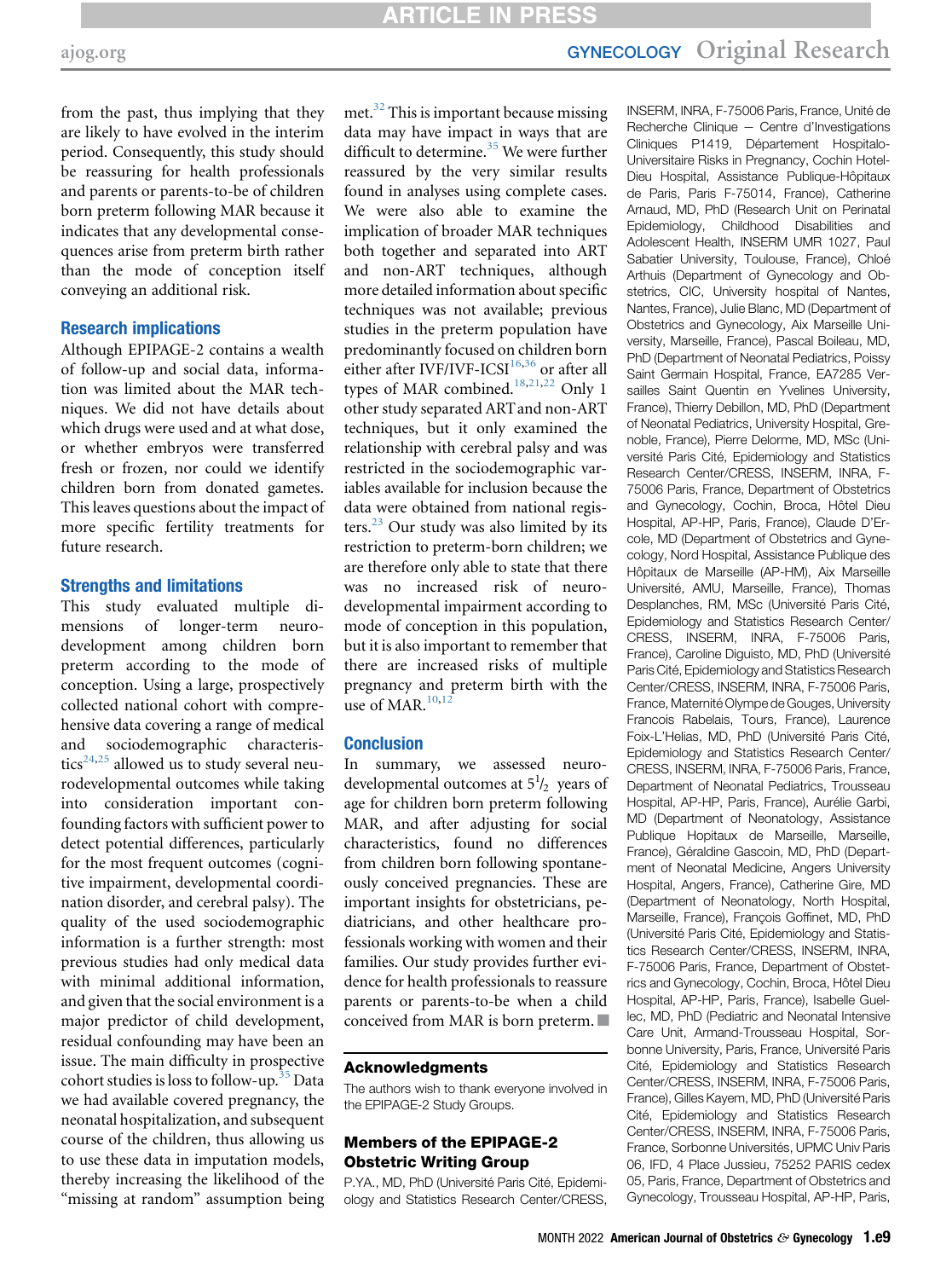France), Bruno Langer, MD (Department of Obstetrics and Gynecology, Hautepierre Hospital, Strasbourg, France), Mathilde Letouzey, MD, MSc (Université Paris Cité, Epidemiology and Statistics Research Center/CRESS, INSERM, INRA, F-75006 Paris, France, Department of Neonatal Pediatrics, Poissy Saint Germain Hospital, France), Elsa Lorthe, RM, PhD (Université Paris Cité, Epidemiology and Statistics Research Center/CRESS, INSERM, INRA, F-75006 Paris, France), Emeline Maisonneuve, MD, MSc (Department of Obstetrics and Gynecology, Trousseau Hospital, APHP, Paris, France), Stéphane Marret, MD, PhD (Department of Neonatal Medicine, Rouen University Hospital and Région-INSERM (ERI 28), Normandy University, Rouen, France), Isabelle Monier, RM, PhD (Université Paris Cité, Epidemiology and Statistics Research Center/ CRESS, INSERM, INRA, F-75006 Paris, France), Andrei Scott Morgan, MBChB, FRCPCH, PhD (Université Paris Cité, Epidemiology and Statistics Research Center/CRESS, INSERM, INRA, F-75006 Paris, France), Jean-Christophe Rozé, MD, PhD (Department of Neonatal Medicine, Nantes University Hospital, Nantes, France, Epidémiologie Clinique, Centre d'Investigation Clinique (CIC004), Nantes University Hospital, Nantes, France), Thomas Schmitz, MD, PhD (Université Paris Cité, Epidemiology and Statistics Research Center/ CRESS, INSERM, INRA, F-75006 Paris, France, Department of Obstetrics and Gynecology, Robert Debré Hospital, Assistance Publique-Hôpitaux de Paris, Paris, France), Loïc Sentilhes, MD, PhD (Department of Obstetrics and Gynecology, Bordeaux University Hospital, Bordeaux, France), Damien Subtil, MD, PhD (Department of Obstetrics and Gynecology, Jeanne de Flandre Hospital, Lille, France), Héloïse Torchin, MD, PhD (Université Paris Cité, Epidemiology and Statistics Research Center/ CRESS, INSERM, INRA, F-75006 Paris, France, Neonatal Medicine and Resuscitation Service in Port-Royal, Cochin Hospital, Assistance Publique-Hôpitaux de Paris, Paris, France), Barthélémy Tosello, MD, PhD (Department of Neonatology, Assistance Publique Hopitaux de Marseille, Marseille, France), Christophe Vayssière, MD, PhD (Department of Obstetrics and Gynecology, University Hospital, Toulouse, France, Research Unit on Perinatal Epidemiology, Childhood Disabilities and Adolescent Health, INSERM UMR 1027, Paul Sabatier University, Toulouse, France), Norbert Winer, MD, PhD (Department of Obstetrics and Gynecology, University Hospital, INRA, UMR 1280 Physiologie des adaptations nutritionnelles, Nantes, France), Jennifer Zeitlin, PhD (Université Paris Cité, Epidemiology and Statistics Research Center/CRESS, INSERM, INRA, F-75006 Paris, France).

All the collaborators of the EPIPAGE2 Obstetric writing group have no conflict of interest or compensation in relation with this article to disclose. All of them consented to such acknowledgment.

#### $EPIPAGE-2$  Study group-2 year follow-up

Alsace: D Astruc, P Kuhn, B Langer, J Matis, C Ramousset; **Aquitaine:** X Hernandorena, P Chabanier, L Joly-Pedespan, MJ Costedoat, A Leguen; **Auvergne:** B Lecomte, D Lemery, F Vendittelli; Basse-Normandie: G Beucher, M Dreyfus, B Guillois, Y Toure; **Bourgogne:** A Burguet, S Couvreur, JB Gouyon, P Sagot, N Colas; **Bretagne:** J Sizun, A Beuchée, P Pladys, F Rouget, RP Dupuy, D Soupre, F Charlot, S Roudaut; **Centre:** A Favreau, E Saliba, L Reboul; Champagne-Ardenne: N Bednarek, P Morville, V Verrière: Franche-Comté: G Thiriez, C Balamou; Haute-Normandie: L Marpeau, S Marret, C Barbier; Ile-de-France: G Kayem, X Durrmeyer, M Granier, M Ayoubi, O Baud, B Carbonne, L Foix-L'Helias, F Goffinet, PH Jarreau, D Mitanchez, P Boileau, C Duffaut, E Lorthe, L Cornu, R Moras; Languedoc-Roussillon: P Boulot, G Cambonie, H Daudé, A Badessi, N Tsaoussis; Limousin: A Bédu, F Mons, C Bahans; Lorraine: MH Binet, J Fresson, JM Hascoët, A Milton, O Morel, R Vieux, L Hilpert; Midi-Pyrénées: C Alberge, C Arnaud, C Vayssière, M Baron; Nord-Pas-de-Calais: ML Charkaluk, V Pierrat, D Subtil, P Truffert, S Akowanou; PACA et Corse: C D'Ercole, C Gire, U Simeoni, A Bongain, M Deschamps; Pays de Loire: B Branger, JC Rozé, N Winer, V Rouger, C Dupont; Picardie: J Gondry, G Krim, B Baby; Rhône-Alpes: M Debeir, O Claris, JC Picaud, S Rubio-Gurung, C Cans, A Ego, T Debillon, H Patural, A Rannaud; **Guadeloupe:** E Janky, A Poulichet, JM Rosenthal, E Coliné; Guyane: A Favre, N Joly; Martinique: S Châlons, J Pignol, PL Laurence; La Réunion : PY Robillard, S Samperiz, D Ramful.

Inserm UMR 1153: PY Ancel, V Benhammou, B Blondel, M Bonet, A Brinis, A Coquelin, M Durox, M Kaminski, K Khemache, B Khoshnood, C Lebeaux, L Marchand-Martin, J Rousseau, MJ Saurel-Cubizolles, D Tran, J Zeitlin.

#### EPIPAGE-2 Study group  $-5$  year follow-up

Alsace: D Astruc, P Kuhn, B Langer, J Matis, C Ramousset; **Aquitaine:** X Hernandorena, P Chabanier, L Joly-Pedespan, M Rebola, MJ Costedoat, A Leguen, C Martin; Auvergne: B Lecomte, D Lemery, F Vendittelli, E Rochette; Basse-Normandie: G Beucher, M Dreyfus, B Guillois, V. Datin-Dorrière, Y Toure, D Rots; **Bourgogne:** A Burguet, S Couvreur, JB Gouyon, P Sagot, N Colas, A Franzin; Bretagne: J Sizun, A Beuchée, P Pladys, F Rouget, RP Dupuy, D Soupre, F Charlot, S Roudaut; Centre: A Favreau, E Saliba, L Reboul, E Aoustin; Champagne-Ardenne: N Bednarek, P Morville, V Verrière; Franche-Comté: G Thiriez, C Balamou, C Ratajczak; Haute-Normandie: L Marpeau, S Marret, C Barbier, N Mestre; Ile-de-France: G Kayem, X Durrmeyer, M Granier, M Ayoubi, O Baud, B Carbonne, L Foix-L'Helias, F Goffinet, PH Jarreau, D Mitanchez, P Boileau, C Duffaut, E Lorthe, L Cornu, R Moras, D Salomon, S Medjahed, K Ahmed; Languedoc-Roussillon: P Boulot, G Cambonie, H Daudé, A Badessi, N Tsaoussis, M Poujol; Limousin: A Bédu, F Mons, C Bahans; Lorraine: MH Binet, J Fresson, JM Hascoët, A Milton, O Morel, R Vieux, L Hilpert; Midi-Pyrénées: C Alberge, C Arnaud, C Vayssière, M Baron; Nord-Pas-de-Calais: ML Charkaluk, V Pierrat, D Subtil, P Truffert, S Akowanou, D Roche, M Thibaut; PACA et Corse: C D'Ercole, C Gire, U Simeoni, A Bongain, M Deschamps, M Zahed; Pays de Loire: B Branger, JC Rozé, N Winer, V Rouger, C Dupont, H Martin; Picardie: J Gondry, G Krim, B Baby, I Popov; Rhône-Alpes: M Debeir, O Claris, JC Picaud, S Rubio-Gurung, C Cans, A Ego, T Debillon, H Patural, A Rannaud; **Guadeloupe:** E Janky, A Poulichet, JM Rosenthal, E Coliné, C Cabrera; Guyane: A Favre, N Joly, Stouvenel A; Martinique: S Châlons, J Pignol, PL Laurence, V Lochelongue; La Réunion : PY Robillard, S Samperiz, D Ramful.

Inserm UMR 1153: PY Ancel, H Asadullah, V Benhammou, B Blondel, A Brinis, ML Charkaluk, A Coquelin, V Delormel, M Durox, M Fériaud, L Foix-L'Helias, F Goffinet, M Kaminski, G Kayem, K Khemache, B Khoshnood, C Lebeaux, E Lorthe, L Marchand-Martin, AS Morgan, L Onestas, V Pierrat, J Rousseau, MJ Saurel-Cubizolles, D Tran, D Sylla, L Vasante-Annamale, J Zeitlin.

#### References

<span id="page-9-0"></span>1. [Zegers-Hochschild F, Adamson GD, Dyer S,](http://refhub.elsevier.com/S0002-9378(22)00437-9/sref1) [et al. The international glossary on infertility and](http://refhub.elsevier.com/S0002-9378(22)00437-9/sref1) [fertility care, 2017. Hum Reprod 2017;32:](http://refhub.elsevier.com/S0002-9378(22)00437-9/sref1) [1786](http://refhub.elsevier.com/S0002-9378(22)00437-9/sref1)–801.

<span id="page-9-1"></span>2. [Oakley L, Doyle P, Maconochie N. Lifetime](http://refhub.elsevier.com/S0002-9378(22)00437-9/sref2) [prevalence of infertility and infertility treatment in](http://refhub.elsevier.com/S0002-9378(22)00437-9/sref2) [the UK: results from a population-based survey](http://refhub.elsevier.com/S0002-9378(22)00437-9/sref2) [of reproduction. Hum Reprod 2008;23:447](http://refhub.elsevier.com/S0002-9378(22)00437-9/sref2)–50. 3. [Schmidt L. Social and psychological conse-](http://refhub.elsevier.com/S0002-9378(22)00437-9/sref3)

<span id="page-9-2"></span>[quences of infertility and assisted reproduction](http://refhub.elsevier.com/S0002-9378(22)00437-9/sref3)  [what are the research priorities? Hum Fertil](http://refhub.elsevier.com/S0002-9378(22)00437-9/sref3) [\(Camb\) 2009;12:14](http://refhub.elsevier.com/S0002-9378(22)00437-9/sref3)–20.

4. [Peterson BD, Pirritano M, Christensen U,](http://refhub.elsevier.com/S0002-9378(22)00437-9/sref4) [Boivin J, Block J, Schmidt L. The longitudinal](http://refhub.elsevier.com/S0002-9378(22)00437-9/sref4) [impact of partner coping in couples following 5](http://refhub.elsevier.com/S0002-9378(22)00437-9/sref4) [years of unsuccessful fertility treatments. Hum](http://refhub.elsevier.com/S0002-9378(22)00437-9/sref4) [Reprod 2009;24:1656](http://refhub.elsevier.com/S0002-9378(22)00437-9/sref4)–64.

5. [Volgsten H, Skoog Svanberg A, Ekselius L,](http://refhub.elsevier.com/S0002-9378(22)00437-9/sref5) [Lundkvist O, Sundström Poromaa I. Prevalence](http://refhub.elsevier.com/S0002-9378(22)00437-9/sref5) [of psychiatric disorders in infertile women and](http://refhub.elsevier.com/S0002-9378(22)00437-9/sref5) [men undergoing in vitro fertilization treatment.](http://refhub.elsevier.com/S0002-9378(22)00437-9/sref5) [Hum Reprod 2008;23:2056](http://refhub.elsevier.com/S0002-9378(22)00437-9/sref5)–63.

6. [Chachamovich JR, Chachamovich E, Ezer H,](http://refhub.elsevier.com/S0002-9378(22)00437-9/sref6) [Fleck MP, Knauth D, Passos EP. Investigating](http://refhub.elsevier.com/S0002-9378(22)00437-9/sref6) [quality of life and health-related quality of life in](http://refhub.elsevier.com/S0002-9378(22)00437-9/sref6) [infertility: a systematic review. J Psychosom](http://refhub.elsevier.com/S0002-9378(22)00437-9/sref6) [Obstet Gynaecol 2010;31:101](http://refhub.elsevier.com/S0002-9378(22)00437-9/sref6)–10.

7. [Facchin F, Somigliana E, Busnelli A,](http://refhub.elsevier.com/S0002-9378(22)00437-9/sref7) [Catavorello A, Barbara G, Vercellini P. Infertility](http://refhub.elsevier.com/S0002-9378(22)00437-9/sref7)[related distress and female sexual function dur](http://refhub.elsevier.com/S0002-9378(22)00437-9/sref7)[ing assisted reproduction. Hum Reprod](http://refhub.elsevier.com/S0002-9378(22)00437-9/sref7) [2019;34:1065](http://refhub.elsevier.com/S0002-9378(22)00437-9/sref7)–73.

8. [Gabr AA, Omran EF, Abdallah AA, et al.](http://refhub.elsevier.com/S0002-9378(22)00437-9/sref8) [Prevalence of sexual dysfunction in infertile](http://refhub.elsevier.com/S0002-9378(22)00437-9/sref8)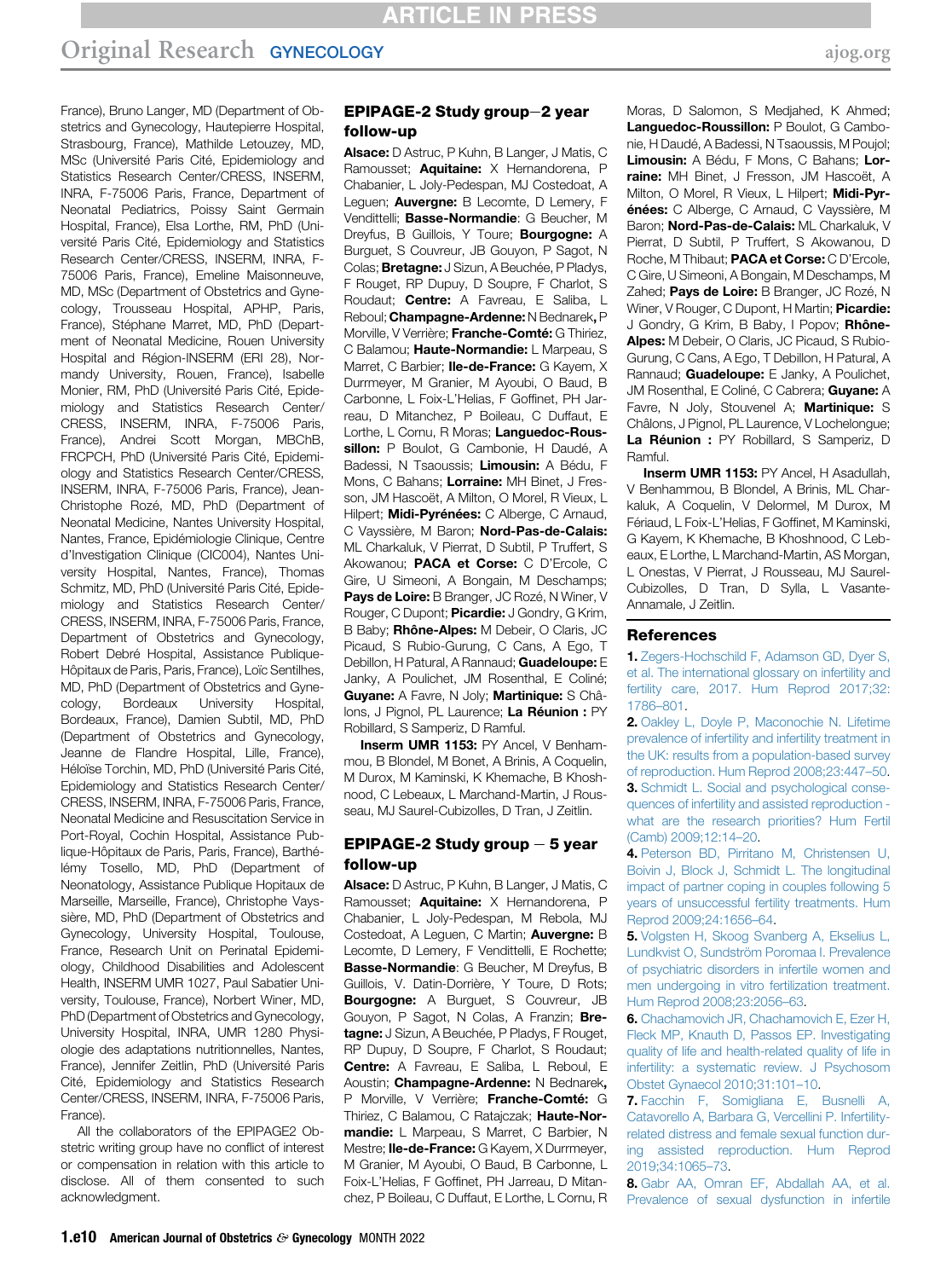# **ARTICLE IN PRESS**

# [ajog.org](http://www.AJOG.org) GYNECOLOGY Original Research

[versus fertile couples. Eur J Obstet Gynecol](http://refhub.elsevier.com/S0002-9378(22)00437-9/sref8) [Reprod Biol 2017;217:38](http://refhub.elsevier.com/S0002-9378(22)00437-9/sref8)–43.

<span id="page-10-0"></span>9. [Goisis A, Håberg SE, Hanevik HI,](http://refhub.elsevier.com/S0002-9378(22)00437-9/sref9) [Magnus MC, Kravdal Ø. The demographics of](http://refhub.elsevier.com/S0002-9378(22)00437-9/sref9) [assisted reproductive technology births in a](http://refhub.elsevier.com/S0002-9378(22)00437-9/sref9) [Nordic country. Hum Reprod 2020;35:](http://refhub.elsevier.com/S0002-9378(22)00437-9/sref9) [1441](http://refhub.elsevier.com/S0002-9378(22)00437-9/sref9)–50.

<span id="page-10-1"></span>10. [De Geyter C, Calhaz-Jorge C, Kupka MS,](http://refhub.elsevier.com/S0002-9378(22)00437-9/sref10) [et al. ART in Europe, 2015: results generated](http://refhub.elsevier.com/S0002-9378(22)00437-9/sref10) [from European registries by ESHRE. Hum](http://refhub.elsevier.com/S0002-9378(22)00437-9/sref10) [Reprod Open 2020;2020:hoz038](http://refhub.elsevier.com/S0002-9378(22)00437-9/sref10).

<span id="page-10-2"></span>11. [Mani S, Ghosh J, Coutifaris C, Sapienza C,](http://refhub.elsevier.com/S0002-9378(22)00437-9/sref11) [Mainigi M. Epigenetic changes and assisted](http://refhub.elsevier.com/S0002-9378(22)00437-9/sref11) [reproductive technologies. Epigenetics](http://refhub.elsevier.com/S0002-9378(22)00437-9/sref11) [2020;15:12](http://refhub.elsevier.com/S0002-9378(22)00437-9/sref11)–25.

<span id="page-10-3"></span>12. [Berntsen S, Söderström-Anttila V,](http://refhub.elsevier.com/S0002-9378(22)00437-9/sref12) [Wennerholm UB, et al. The health of children](http://refhub.elsevier.com/S0002-9378(22)00437-9/sref12) conceived by ART: '[the chicken or the egg?](http://refhub.elsevier.com/S0002-9378(22)00437-9/sref12)'. [Hum Reprod Update 2019;25:137](http://refhub.elsevier.com/S0002-9378(22)00437-9/sref12)–58.

<span id="page-10-4"></span>13. [Wolke D, Johnson S, Mendonça M. The life](http://refhub.elsevier.com/S0002-9378(22)00437-9/sref13) [course consequences of very preterm birth.](http://refhub.elsevier.com/S0002-9378(22)00437-9/sref13) [Annu Rev Dev Psychol 2019;1:69](http://refhub.elsevier.com/S0002-9378(22)00437-9/sref13)–92.

14. [Doyle LW, Spittle A, Anderson PJ,](http://refhub.elsevier.com/S0002-9378(22)00437-9/sref14) [Cheong JLY. School-aged neurodevelopmental](http://refhub.elsevier.com/S0002-9378(22)00437-9/sref14) [outcomes for children born extremely preterm.](http://refhub.elsevier.com/S0002-9378(22)00437-9/sref14) [Arch Dis Child 2021;106:834](http://refhub.elsevier.com/S0002-9378(22)00437-9/sref14)–8.

15. [Morgan AS, Mendonça M, Thiele N,](http://refhub.elsevier.com/S0002-9378(22)00437-9/sref15) [David AL. Management and outcomes of](http://refhub.elsevier.com/S0002-9378(22)00437-9/sref15) [extreme preterm birth. BMJ \(Clin Res Ed\)](http://refhub.elsevier.com/S0002-9378(22)00437-9/sref15) [2022;376:e055924](http://refhub.elsevier.com/S0002-9378(22)00437-9/sref15).

<span id="page-10-5"></span>16. [Strömberg B, Dahlquist G, Ericson A,](http://refhub.elsevier.com/S0002-9378(22)00437-9/sref16) [Finnström O, Köster M, Stjernqvist K. Neuro](http://refhub.elsevier.com/S0002-9378(22)00437-9/sref16)[logical sequelae in children born after in-vitro](http://refhub.elsevier.com/S0002-9378(22)00437-9/sref16) [fertilisation: a population-based study. Lancet](http://refhub.elsevier.com/S0002-9378(22)00437-9/sref16) [2002;359:461](http://refhub.elsevier.com/S0002-9378(22)00437-9/sref16)–5.

<span id="page-10-6"></span>17. [Hashimoto K, Ogawa K, Horikawa R, et al.](http://refhub.elsevier.com/S0002-9378(22)00437-9/sref17) [Gross motor function and general development](http://refhub.elsevier.com/S0002-9378(22)00437-9/sref17) [of babies born after assisted reproductive](http://refhub.elsevier.com/S0002-9378(22)00437-9/sref17) [technology. J Obstet Gynaecol Res 2016;42:](http://refhub.elsevier.com/S0002-9378(22)00437-9/sref17) [266](http://refhub.elsevier.com/S0002-9378(22)00437-9/sref17)–72.

<span id="page-10-7"></span>18. [Roychoudhury S, Lodha A, Synnes A, et al.](http://refhub.elsevier.com/S0002-9378(22)00437-9/sref18) [Neurodevelopmental outcomes of preterm in](http://refhub.elsevier.com/S0002-9378(22)00437-9/sref18)[fants conceived by assisted reproductive tech](http://refhub.elsevier.com/S0002-9378(22)00437-9/sref18)[nology. Am J Obstet Gynecol 2021;225:276.](http://refhub.elsevier.com/S0002-9378(22)00437-9/sref18) [e1](http://refhub.elsevier.com/S0002-9378(22)00437-9/sref18)–9.

<span id="page-10-8"></span>19. [Balayla J, Sheehy O, Fraser WD, et al.](http://refhub.elsevier.com/S0002-9378(22)00437-9/sref19) [Neurodevelopmental outcomes after assisted](http://refhub.elsevier.com/S0002-9378(22)00437-9/sref19) [reproductive technologies. Obstet Gynecol](http://refhub.elsevier.com/S0002-9378(22)00437-9/sref19) [2017;129:265](http://refhub.elsevier.com/S0002-9378(22)00437-9/sref19)–72.

<span id="page-10-9"></span>20. [Torchin H, Morgan AS, Ancel PY. Interna](http://refhub.elsevier.com/S0002-9378(22)00437-9/sref20)[tional comparisons of neurodevelopmental out](http://refhub.elsevier.com/S0002-9378(22)00437-9/sref20)[comes in infants born very preterm. Semin Fetal](http://refhub.elsevier.com/S0002-9378(22)00437-9/sref20) [Neonatal Med 2020;25:101109](http://refhub.elsevier.com/S0002-9378(22)00437-9/sref20).

<span id="page-10-10"></span>21. [Abdel-Latif ME, Bajuk B, Ward M, Oei JL,](http://refhub.elsevier.com/S0002-9378(22)00437-9/sref21) [Badawi N. NSW and ACT Neonatal Intensive](http://refhub.elsevier.com/S0002-9378(22)00437-9/sref21) [Care Units Audit Group. Neurodevelopmental](http://refhub.elsevier.com/S0002-9378(22)00437-9/sref21) [outcomes of extremely premature infants](http://refhub.elsevier.com/S0002-9378(22)00437-9/sref21) [conceived after assisted conception: a popula](http://refhub.elsevier.com/S0002-9378(22)00437-9/sref21)[tion based cohort study. Arch Dis Child Fetal](http://refhub.elsevier.com/S0002-9378(22)00437-9/sref21) [Neonatal Ed 2013;98:F205](http://refhub.elsevier.com/S0002-9378(22)00437-9/sref21)–11.

<span id="page-10-11"></span>22. [Molines L, Nusinovici S, Moreau M, et al.](http://refhub.elsevier.com/S0002-9378(22)00437-9/sref22) [Impact of mode of conception on neonatal and](http://refhub.elsevier.com/S0002-9378(22)00437-9/sref22) [neurodevelopmental outcomes in preterm in](http://refhub.elsevier.com/S0002-9378(22)00437-9/sref22)[fants. Hum Reprod 2019;34:356](http://refhub.elsevier.com/S0002-9378(22)00437-9/sref22)–64.

<span id="page-10-12"></span>23. [Hvidtjørn D, Grove J, Schendel D, et al.](http://refhub.elsevier.com/S0002-9378(22)00437-9/sref23) [Multiplicity and early gestational age contribute](http://refhub.elsevier.com/S0002-9378(22)00437-9/sref23) [to an increased risk of cerebral palsy](http://refhub.elsevier.com/S0002-9378(22)00437-9/sref23) [from assisted conception: a population](http://refhub.elsevier.com/S0002-9378(22)00437-9/sref23)[based cohort study. Hum Reprod 2010;25:](http://refhub.elsevier.com/S0002-9378(22)00437-9/sref23) [2115](http://refhub.elsevier.com/S0002-9378(22)00437-9/sref23)–23.

<span id="page-10-13"></span>24. Ancel PY, Goffi[net F; EPIPAGE 2 Writing](http://refhub.elsevier.com/S0002-9378(22)00437-9/sref24) [Group. EPIPAGE 2: a preterm birth cohort](http://refhub.elsevier.com/S0002-9378(22)00437-9/sref24) [in France in 2011. BMC Pediatr 2014;14:97.](http://refhub.elsevier.com/S0002-9378(22)00437-9/sref24)

<span id="page-10-14"></span>25. [Lorthe E, Benhammou V, Marchand-](http://refhub.elsevier.com/S0002-9378(22)00437-9/sref25)[Martin L, et al. Cohort pro](http://refhub.elsevier.com/S0002-9378(22)00437-9/sref25)file: the Etude Epi[demiologique sur les Petits Ages Gestationnels-](http://refhub.elsevier.com/S0002-9378(22)00437-9/sref25)[2 \(EPIPAGE-2\) preterm birth cohort. Int J Epi](http://refhub.elsevier.com/S0002-9378(22)00437-9/sref25)[demiol 2021;50:1428](http://refhub.elsevier.com/S0002-9378(22)00437-9/sref25)–1429m.

<span id="page-10-15"></span>26. Wechsler D. Pearson clinical & talent assessment. WPPSI-IV  $-$  échelle d'intelligence de Wechsler pour enfants. 4ème édition. Published online; 2014. Available at: [https://](https://nam12.safelinks.protection.outlook.com/?url=https%3A%2F%2Fwww.pearsonclinical.fr%2Fwppsi-iv&data=05%7C01%7CS.Devarajan%40elsevier.com%7C74521eadbdef41dca8ed08da56983b99%7C9274ee3f94254109a27f9fb15c10675d%7C0%7C0%7C637917509079069870%7CUnknown%7CTWFpbGZsb3d8eyJWIjoiMC4wLjAwMDAiLCJQIjoiV2luMzIiLCJBTiI6Ik1haWwiLCJXVCI6Mn0%3D%7C3000%7C%7C%7C&sdata=g2ZfN0ETohxPJjU8bnC65N%2FiQl%2B71f0J6g1pGavdC%2BI%3D&reserved=0) [nam12.safelinks.protection.outlook.com/?url=](https://nam12.safelinks.protection.outlook.com/?url=https%3A%2F%2Fwww.pearsonclinical.fr%2Fwppsi-iv&data=05%7C01%7CS.Devarajan%40elsevier.com%7C74521eadbdef41dca8ed08da56983b99%7C9274ee3f94254109a27f9fb15c10675d%7C0%7C0%7C637917509079069870%7CUnknown%7CTWFpbGZsb3d8eyJWIjoiMC4wLjAwMDAiLCJQIjoiV2luMzIiLCJBTiI6Ik1haWwiLCJXVCI6Mn0%3D%7C3000%7C%7C%7C&sdata=g2ZfN0ETohxPJjU8bnC65N%2FiQl%2B71f0J6g1pGavdC%2BI%3D&reserved=0) [https%3A%2F%2Fwww.pearsonclinical.fr%2F](https://nam12.safelinks.protection.outlook.com/?url=https%3A%2F%2Fwww.pearsonclinical.fr%2Fwppsi-iv&data=05%7C01%7CS.Devarajan%40elsevier.com%7C74521eadbdef41dca8ed08da56983b99%7C9274ee3f94254109a27f9fb15c10675d%7C0%7C0%7C637917509079069870%7CUnknown%7CTWFpbGZsb3d8eyJWIjoiMC4wLjAwMDAiLCJQIjoiV2luMzIiLCJBTiI6Ik1haWwiLCJXVCI6Mn0%3D%7C3000%7C%7C%7C&sdata=g2ZfN0ETohxPJjU8bnC65N%2FiQl%2B71f0J6g1pGavdC%2BI%3D&reserved=0) [wppsi-iv&data=05%7C01%7CS.Devarajan%40](https://nam12.safelinks.protection.outlook.com/?url=https%3A%2F%2Fwww.pearsonclinical.fr%2Fwppsi-iv&data=05%7C01%7CS.Devarajan%40elsevier.com%7C74521eadbdef41dca8ed08da56983b99%7C9274ee3f94254109a27f9fb15c10675d%7C0%7C0%7C637917509079069870%7CUnknown%7CTWFpbGZsb3d8eyJWIjoiMC4wLjAwMDAiLCJQIjoiV2luMzIiLCJBTiI6Ik1haWwiLCJXVCI6Mn0%3D%7C3000%7C%7C%7C&sdata=g2ZfN0ETohxPJjU8bnC65N%2FiQl%2B71f0J6g1pGavdC%2BI%3D&reserved=0) [elsevier.com%7C74521eadbdef41dca8ed08da](https://nam12.safelinks.protection.outlook.com/?url=https%3A%2F%2Fwww.pearsonclinical.fr%2Fwppsi-iv&data=05%7C01%7CS.Devarajan%40elsevier.com%7C74521eadbdef41dca8ed08da56983b99%7C9274ee3f94254109a27f9fb15c10675d%7C0%7C0%7C637917509079069870%7CUnknown%7CTWFpbGZsb3d8eyJWIjoiMC4wLjAwMDAiLCJQIjoiV2luMzIiLCJBTiI6Ik1haWwiLCJXVCI6Mn0%3D%7C3000%7C%7C%7C&sdata=g2ZfN0ETohxPJjU8bnC65N%2FiQl%2B71f0J6g1pGavdC%2BI%3D&reserved=0) [56983b99%7C9274ee3f94254109a27f9fb15c1](https://nam12.safelinks.protection.outlook.com/?url=https%3A%2F%2Fwww.pearsonclinical.fr%2Fwppsi-iv&data=05%7C01%7CS.Devarajan%40elsevier.com%7C74521eadbdef41dca8ed08da56983b99%7C9274ee3f94254109a27f9fb15c10675d%7C0%7C0%7C637917509079069870%7CUnknown%7CTWFpbGZsb3d8eyJWIjoiMC4wLjAwMDAiLCJQIjoiV2luMzIiLCJBTiI6Ik1haWwiLCJXVCI6Mn0%3D%7C3000%7C%7C%7C&sdata=g2ZfN0ETohxPJjU8bnC65N%2FiQl%2B71f0J6g1pGavdC%2BI%3D&reserved=0) [0675d%7C0%7C0%7C637917509079069870](https://nam12.safelinks.protection.outlook.com/?url=https%3A%2F%2Fwww.pearsonclinical.fr%2Fwppsi-iv&data=05%7C01%7CS.Devarajan%40elsevier.com%7C74521eadbdef41dca8ed08da56983b99%7C9274ee3f94254109a27f9fb15c10675d%7C0%7C0%7C637917509079069870%7CUnknown%7CTWFpbGZsb3d8eyJWIjoiMC4wLjAwMDAiLCJQIjoiV2luMzIiLCJBTiI6Ik1haWwiLCJXVCI6Mn0%3D%7C3000%7C%7C%7C&sdata=g2ZfN0ETohxPJjU8bnC65N%2FiQl%2B71f0J6g1pGavdC%2BI%3D&reserved=0) [%7CUnknown%7CTWFpbGZsb3d8eyJWIjoiMC](https://nam12.safelinks.protection.outlook.com/?url=https%3A%2F%2Fwww.pearsonclinical.fr%2Fwppsi-iv&data=05%7C01%7CS.Devarajan%40elsevier.com%7C74521eadbdef41dca8ed08da56983b99%7C9274ee3f94254109a27f9fb15c10675d%7C0%7C0%7C637917509079069870%7CUnknown%7CTWFpbGZsb3d8eyJWIjoiMC4wLjAwMDAiLCJQIjoiV2luMzIiLCJBTiI6Ik1haWwiLCJXVCI6Mn0%3D%7C3000%7C%7C%7C&sdata=g2ZfN0ETohxPJjU8bnC65N%2FiQl%2B71f0J6g1pGavdC%2BI%3D&reserved=0) [4wLjAwMDAiLCJQIjoiV2luMzIiLCJBTiI6Ik1haW](https://nam12.safelinks.protection.outlook.com/?url=https%3A%2F%2Fwww.pearsonclinical.fr%2Fwppsi-iv&data=05%7C01%7CS.Devarajan%40elsevier.com%7C74521eadbdef41dca8ed08da56983b99%7C9274ee3f94254109a27f9fb15c10675d%7C0%7C0%7C637917509079069870%7CUnknown%7CTWFpbGZsb3d8eyJWIjoiMC4wLjAwMDAiLCJQIjoiV2luMzIiLCJBTiI6Ik1haWwiLCJXVCI6Mn0%3D%7C3000%7C%7C%7C&sdata=g2ZfN0ETohxPJjU8bnC65N%2FiQl%2B71f0J6g1pGavdC%2BI%3D&reserved=0) [wiLCJXVCI6Mn0%3D%7C3000%7C%7C%7C](https://nam12.safelinks.protection.outlook.com/?url=https%3A%2F%2Fwww.pearsonclinical.fr%2Fwppsi-iv&data=05%7C01%7CS.Devarajan%40elsevier.com%7C74521eadbdef41dca8ed08da56983b99%7C9274ee3f94254109a27f9fb15c10675d%7C0%7C0%7C637917509079069870%7CUnknown%7CTWFpbGZsb3d8eyJWIjoiMC4wLjAwMDAiLCJQIjoiV2luMzIiLCJBTiI6Ik1haWwiLCJXVCI6Mn0%3D%7C3000%7C%7C%7C&sdata=g2ZfN0ETohxPJjU8bnC65N%2FiQl%2B71f0J6g1pGavdC%2BI%3D&reserved=0) [&sdata=g2ZfN0ETohxPJjU8bnC65N%2FiQl%2](https://nam12.safelinks.protection.outlook.com/?url=https%3A%2F%2Fwww.pearsonclinical.fr%2Fwppsi-iv&data=05%7C01%7CS.Devarajan%40elsevier.com%7C74521eadbdef41dca8ed08da56983b99%7C9274ee3f94254109a27f9fb15c10675d%7C0%7C0%7C637917509079069870%7CUnknown%7CTWFpbGZsb3d8eyJWIjoiMC4wLjAwMDAiLCJQIjoiV2luMzIiLCJBTiI6Ik1haWwiLCJXVCI6Mn0%3D%7C3000%7C%7C%7C&sdata=g2ZfN0ETohxPJjU8bnC65N%2FiQl%2B71f0J6g1pGavdC%2BI%3D&reserved=0) [B71f0J6g1pGavdC%2BI%3D&reserved=0.](https://nam12.safelinks.protection.outlook.com/?url=https%3A%2F%2Fwww.pearsonclinical.fr%2Fwppsi-iv&data=05%7C01%7CS.Devarajan%40elsevier.com%7C74521eadbdef41dca8ed08da56983b99%7C9274ee3f94254109a27f9fb15c10675d%7C0%7C0%7C637917509079069870%7CUnknown%7CTWFpbGZsb3d8eyJWIjoiMC4wLjAwMDAiLCJQIjoiV2luMzIiLCJBTiI6Ik1haWwiLCJXVCI6Mn0%3D%7C3000%7C%7C%7C&sdata=g2ZfN0ETohxPJjU8bnC65N%2FiQl%2B71f0J6g1pGavdC%2BI%3D&reserved=0) Accessed June 23, 2022

<span id="page-10-16"></span>27. [Pierrat V, Marchand-Martin L, Marret S, et al.](http://refhub.elsevier.com/S0002-9378(22)00437-9/sref27) [Neurodevelopmental outcomes at age 5 among](http://refhub.elsevier.com/S0002-9378(22)00437-9/sref27) [children born preterm: EPIPAGE-2 cohort study.](http://refhub.elsevier.com/S0002-9378(22)00437-9/sref27) [BMJ 2021;373:n741.](http://refhub.elsevier.com/S0002-9378(22)00437-9/sref27)

<span id="page-10-17"></span>28. [Ego A, Prunet C, Lebreton E, et al. \[Custom](http://refhub.elsevier.com/S0002-9378(22)00437-9/sref28)[ized and non-customized French intrauterine](http://refhub.elsevier.com/S0002-9378(22)00437-9/sref28) [growth curves. I - methodology\]. J Gynecol](http://refhub.elsevier.com/S0002-9378(22)00437-9/sref28) [Obstet Biol Reprod \(Paris\) 2016;45:155](http://refhub.elsevier.com/S0002-9378(22)00437-9/sref28)–64.

<span id="page-10-18"></span>29. [Rubin DB. Multiple Imputation for non](http://refhub.elsevier.com/S0002-9378(22)00437-9/sref29) [response in surveys, 1st ed. Chichester: John](http://refhub.elsevier.com/S0002-9378(22)00437-9/sref29) [Wiley & Sons, Inc; 1987.](http://refhub.elsevier.com/S0002-9378(22)00437-9/sref29)

<span id="page-10-19"></span>30. R Core Team. R: A language and environment for statistical computing. Version 4.0.4 (2021-02-15) – "Lost Library Book". R Foundation for Statistical Computing: Vienna, Austria. 2021 Available at: [https://nam12.safelinks.](https://nam12.safelinks.protection.outlook.com/?url=https%3A%2F%2Fwww.r-project.org%2F&data=05%7C01%7CS.Devarajan%40elsevier.com%7C74521eadbdef41dca8ed08da56983b99%7C9274ee3f94254109a27f9fb15c10675d%7C0%7C0%7C637917509079069870%7CUnknown%7CTWFpbGZsb3d8eyJWIjoiMC4wLjAwMDAiLCJQIjoiV2luMzIiLCJBTiI6Ik1haWwiLCJXVCI6Mn0%3D%7C3000%7C%7C%7C&sdata=ksO8JZ1pYdp4LlKSc5PWsSYBQgE8NQTkpV70FTGduao%3D&reserved=0) [protection.outlook.com/?url=https%3A%2F%2](https://nam12.safelinks.protection.outlook.com/?url=https%3A%2F%2Fwww.r-project.org%2F&data=05%7C01%7CS.Devarajan%40elsevier.com%7C74521eadbdef41dca8ed08da56983b99%7C9274ee3f94254109a27f9fb15c10675d%7C0%7C0%7C637917509079069870%7CUnknown%7CTWFpbGZsb3d8eyJWIjoiMC4wLjAwMDAiLCJQIjoiV2luMzIiLCJBTiI6Ik1haWwiLCJXVCI6Mn0%3D%7C3000%7C%7C%7C&sdata=ksO8JZ1pYdp4LlKSc5PWsSYBQgE8NQTkpV70FTGduao%3D&reserved=0) [Fwww.r-project.org%2F&data=05%7C01%7CS.](https://nam12.safelinks.protection.outlook.com/?url=https%3A%2F%2Fwww.r-project.org%2F&data=05%7C01%7CS.Devarajan%40elsevier.com%7C74521eadbdef41dca8ed08da56983b99%7C9274ee3f94254109a27f9fb15c10675d%7C0%7C0%7C637917509079069870%7CUnknown%7CTWFpbGZsb3d8eyJWIjoiMC4wLjAwMDAiLCJQIjoiV2luMzIiLCJBTiI6Ik1haWwiLCJXVCI6Mn0%3D%7C3000%7C%7C%7C&sdata=ksO8JZ1pYdp4LlKSc5PWsSYBQgE8NQTkpV70FTGduao%3D&reserved=0) [Devarajan%40elsevier.com%7C74521eadbdef41](https://nam12.safelinks.protection.outlook.com/?url=https%3A%2F%2Fwww.r-project.org%2F&data=05%7C01%7CS.Devarajan%40elsevier.com%7C74521eadbdef41dca8ed08da56983b99%7C9274ee3f94254109a27f9fb15c10675d%7C0%7C0%7C637917509079069870%7CUnknown%7CTWFpbGZsb3d8eyJWIjoiMC4wLjAwMDAiLCJQIjoiV2luMzIiLCJBTiI6Ik1haWwiLCJXVCI6Mn0%3D%7C3000%7C%7C%7C&sdata=ksO8JZ1pYdp4LlKSc5PWsSYBQgE8NQTkpV70FTGduao%3D&reserved=0) [dca8ed08da56983b99%7C9274ee3f94254109](https://nam12.safelinks.protection.outlook.com/?url=https%3A%2F%2Fwww.r-project.org%2F&data=05%7C01%7CS.Devarajan%40elsevier.com%7C74521eadbdef41dca8ed08da56983b99%7C9274ee3f94254109a27f9fb15c10675d%7C0%7C0%7C637917509079069870%7CUnknown%7CTWFpbGZsb3d8eyJWIjoiMC4wLjAwMDAiLCJQIjoiV2luMzIiLCJBTiI6Ik1haWwiLCJXVCI6Mn0%3D%7C3000%7C%7C%7C&sdata=ksO8JZ1pYdp4LlKSc5PWsSYBQgE8NQTkpV70FTGduao%3D&reserved=0) [a27f9fb15c10675d%7C0%7C0%7C637917509](https://nam12.safelinks.protection.outlook.com/?url=https%3A%2F%2Fwww.r-project.org%2F&data=05%7C01%7CS.Devarajan%40elsevier.com%7C74521eadbdef41dca8ed08da56983b99%7C9274ee3f94254109a27f9fb15c10675d%7C0%7C0%7C637917509079069870%7CUnknown%7CTWFpbGZsb3d8eyJWIjoiMC4wLjAwMDAiLCJQIjoiV2luMzIiLCJBTiI6Ik1haWwiLCJXVCI6Mn0%3D%7C3000%7C%7C%7C&sdata=ksO8JZ1pYdp4LlKSc5PWsSYBQgE8NQTkpV70FTGduao%3D&reserved=0) [079069870%7CUnknown%7CTWFpbGZsb3d8](https://nam12.safelinks.protection.outlook.com/?url=https%3A%2F%2Fwww.r-project.org%2F&data=05%7C01%7CS.Devarajan%40elsevier.com%7C74521eadbdef41dca8ed08da56983b99%7C9274ee3f94254109a27f9fb15c10675d%7C0%7C0%7C637917509079069870%7CUnknown%7CTWFpbGZsb3d8eyJWIjoiMC4wLjAwMDAiLCJQIjoiV2luMzIiLCJBTiI6Ik1haWwiLCJXVCI6Mn0%3D%7C3000%7C%7C%7C&sdata=ksO8JZ1pYdp4LlKSc5PWsSYBQgE8NQTkpV70FTGduao%3D&reserved=0) [eyJWIoiMC4wLjAwMDAiLCJQIjoiV2luMzIiLCJBTi](https://nam12.safelinks.protection.outlook.com/?url=https%3A%2F%2Fwww.r-project.org%2F&data=05%7C01%7CS.Devarajan%40elsevier.com%7C74521eadbdef41dca8ed08da56983b99%7C9274ee3f94254109a27f9fb15c10675d%7C0%7C0%7C637917509079069870%7CUnknown%7CTWFpbGZsb3d8eyJWIjoiMC4wLjAwMDAiLCJQIjoiV2luMzIiLCJBTiI6Ik1haWwiLCJXVCI6Mn0%3D%7C3000%7C%7C%7C&sdata=ksO8JZ1pYdp4LlKSc5PWsSYBQgE8NQTkpV70FTGduao%3D&reserved=0) [I6Ik1haWwiLCJXVCI6Mn0%3D%7C3000%7C%7](https://nam12.safelinks.protection.outlook.com/?url=https%3A%2F%2Fwww.r-project.org%2F&data=05%7C01%7CS.Devarajan%40elsevier.com%7C74521eadbdef41dca8ed08da56983b99%7C9274ee3f94254109a27f9fb15c10675d%7C0%7C0%7C637917509079069870%7CUnknown%7CTWFpbGZsb3d8eyJWIjoiMC4wLjAwMDAiLCJQIjoiV2luMzIiLCJBTiI6Ik1haWwiLCJXVCI6Mn0%3D%7C3000%7C%7C%7C&sdata=ksO8JZ1pYdp4LlKSc5PWsSYBQgE8NQTkpV70FTGduao%3D&reserved=0) [C%7C&sdata=ksO8JZ1pYdp4LlKSc5PWsSYBQ](https://nam12.safelinks.protection.outlook.com/?url=https%3A%2F%2Fwww.r-project.org%2F&data=05%7C01%7CS.Devarajan%40elsevier.com%7C74521eadbdef41dca8ed08da56983b99%7C9274ee3f94254109a27f9fb15c10675d%7C0%7C0%7C637917509079069870%7CUnknown%7CTWFpbGZsb3d8eyJWIjoiMC4wLjAwMDAiLCJQIjoiV2luMzIiLCJBTiI6Ik1haWwiLCJXVCI6Mn0%3D%7C3000%7C%7C%7C&sdata=ksO8JZ1pYdp4LlKSc5PWsSYBQgE8NQTkpV70FTGduao%3D&reserved=0) [gE8NQTkpV70FTGduao%3D&reserved=0.](https://nam12.safelinks.protection.outlook.com/?url=https%3A%2F%2Fwww.r-project.org%2F&data=05%7C01%7CS.Devarajan%40elsevier.com%7C74521eadbdef41dca8ed08da56983b99%7C9274ee3f94254109a27f9fb15c10675d%7C0%7C0%7C637917509079069870%7CUnknown%7CTWFpbGZsb3d8eyJWIjoiMC4wLjAwMDAiLCJQIjoiV2luMzIiLCJBTiI6Ik1haWwiLCJXVCI6Mn0%3D%7C3000%7C%7C%7C&sdata=ksO8JZ1pYdp4LlKSc5PWsSYBQgE8NQTkpV70FTGduao%3D&reserved=0)

<span id="page-10-20"></span>31. [Højsgaard S, Halekoh U, Yan J. The R](http://refhub.elsevier.com/S0002-9378(22)00437-9/sref31) [package geepack for Generalized Estimating](http://refhub.elsevier.com/S0002-9378(22)00437-9/sref31) [Equations. J Stat Softw 2005;15:1](http://refhub.elsevier.com/S0002-9378(22)00437-9/sref31)–11.

<span id="page-10-21"></span>32. [van Buuren S, Groothuis-Oudshoorn K.](http://refhub.elsevier.com/S0002-9378(22)00437-9/sref32) [mice: multivariate Imputation by Chained Equa](http://refhub.elsevier.com/S0002-9378(22)00437-9/sref32)[tions in R. J Stat Soft 2011;45:1](http://refhub.elsevier.com/S0002-9378(22)00437-9/sref32)–67.

<span id="page-10-22"></span>33. [Goldsmith S, Mcintyre S, Badawi N,](http://refhub.elsevier.com/S0002-9378(22)00437-9/sref33) [Hansen M. Cerebral palsy after assisted repro](http://refhub.elsevier.com/S0002-9378(22)00437-9/sref33)[ductive technology: a cohort study. Dev Med](http://refhub.elsevier.com/S0002-9378(22)00437-9/sref33) [Child Neurol 2018;60:73](http://refhub.elsevier.com/S0002-9378(22)00437-9/sref33)–80.

<span id="page-10-23"></span>34. [Edstedt Bonamy AK, Zeitlin J, Piedvache A,](http://refhub.elsevier.com/S0002-9378(22)00437-9/sref34) [et al. Wide variation in severe neonatal morbidity](http://refhub.elsevier.com/S0002-9378(22)00437-9/sref34) [among very preterm infants in European regions.](http://refhub.elsevier.com/S0002-9378(22)00437-9/sref34) [Arch Dis Child Fetal Neonatal Ed 2019;104:](http://refhub.elsevier.com/S0002-9378(22)00437-9/sref34) [F36](http://refhub.elsevier.com/S0002-9378(22)00437-9/sref34)–45.

<span id="page-10-26"></span>35. [Wolke D, Söhne B, Ohrt B, Riegel K. Follow](http://refhub.elsevier.com/S0002-9378(22)00437-9/sref35)[up of preterm children: important to document](http://refhub.elsevier.com/S0002-9378(22)00437-9/sref35) [dropouts. Lancet 1995;345:447.](http://refhub.elsevier.com/S0002-9378(22)00437-9/sref35)

<span id="page-10-27"></span>36. [Hvidtjørn D, Grove J, Schendel DE, et al.](http://refhub.elsevier.com/S0002-9378(22)00437-9/sref36) [Cerebral palsy among children born after in vitro](http://refhub.elsevier.com/S0002-9378(22)00437-9/sref36) [fertilization: the role of preterm delivery](http://refhub.elsevier.com/S0002-9378(22)00437-9/sref36)-a [population-based, cohort study. Pediatrics](http://refhub.elsevier.com/S0002-9378(22)00437-9/sref36) [2006;118:475](http://refhub.elsevier.com/S0002-9378(22)00437-9/sref36)–82.

## Author and article information

<span id="page-10-25"></span><span id="page-10-24"></span>From the Université Paris Cité, Centre of Research in Epidemiology and Statistics, Obstetrical Perinatal and Pediatric Epidemiology Research Team (EPOPé), Institut National de la Sante et de la Recherche Medicale, French National Research Institute for Agriculture, Food, and the Environment, Paris, France (Dr Verhaeghe, Mses Marchand-Martin and Kaminski, and Drs Foix-L'Helias, Ancel, and Morgan); Department of Neonatology, Hôpital des Enfants, Centre Hospitalier Universitaire de Toulouse, Toulouse, France (Dr Gascoin); Department of Neonatal Pediatrics, Armand-Trousseau Hospital, Assistance Publique - Hôpitaux de Paris, Paris, France (Dr Foix-L'Helias); Clinical Investigation Center P1419, Assistance Publique - Hôpitaux de Paris, Paris, France (Dr Ancel); Service de gynécologie-obstétrique, Centre Hospitalier Universitaire d'Angers, Angers, France (Dr Bouet); Elizabeth Garrett Anderson Institute for Women's Health, University College London, London, United Kingdom (Dr Morgan); and Department of Neonatology, Port Royal Maternity Hospital, Assistance Publique - Hôpitaux de Paris, Paris, France (Dr Morgan).

Received Feb. 10, 2022; revised May 20, 2022; accepted May 28, 2022.

The authors report no conflict of interest.

This project has been funded with support from:

1. The French Institute of Public Health Research/ Institute of Public Health and its partners: the French Health Ministry, the National Institute of Health and Medical Research (INSERM), the National Institute of Cancer, and the National Solidarity Fund for Autonomy (CNSA).

2. The National Research Agency through the French EQUIPEX program of investments in the future (reference ANR-11-EQPX-0038 and ANR-19-COHO-001).

3. The PremUp Foundation.

4. Fondation de France (reference 11779).

5. Fondation pour la Recherche Médicale  $(SPF20160936356 - A.S.M.).$ 

6. Programme Hospitalier de Recherche Clinique Epinutri (DGOS13-040).

7. Ministère de l'Enseignement Supérieur, de la Recherche et de l'Innovation (G13129KK).

8. APICIL Foundation (R20065KK).

The findings of this study have been presented at the following meetings:

As an oral presentation at the 2021 conference of the Journées Francophones de Recherche en Néonatologie for the French Neonatal Society, Paris, France, December 9-10, 2021;

As a poster at the 2021 annual conference of the British Association of Perinatal Medicine, held virtually, October 4-5, 2021;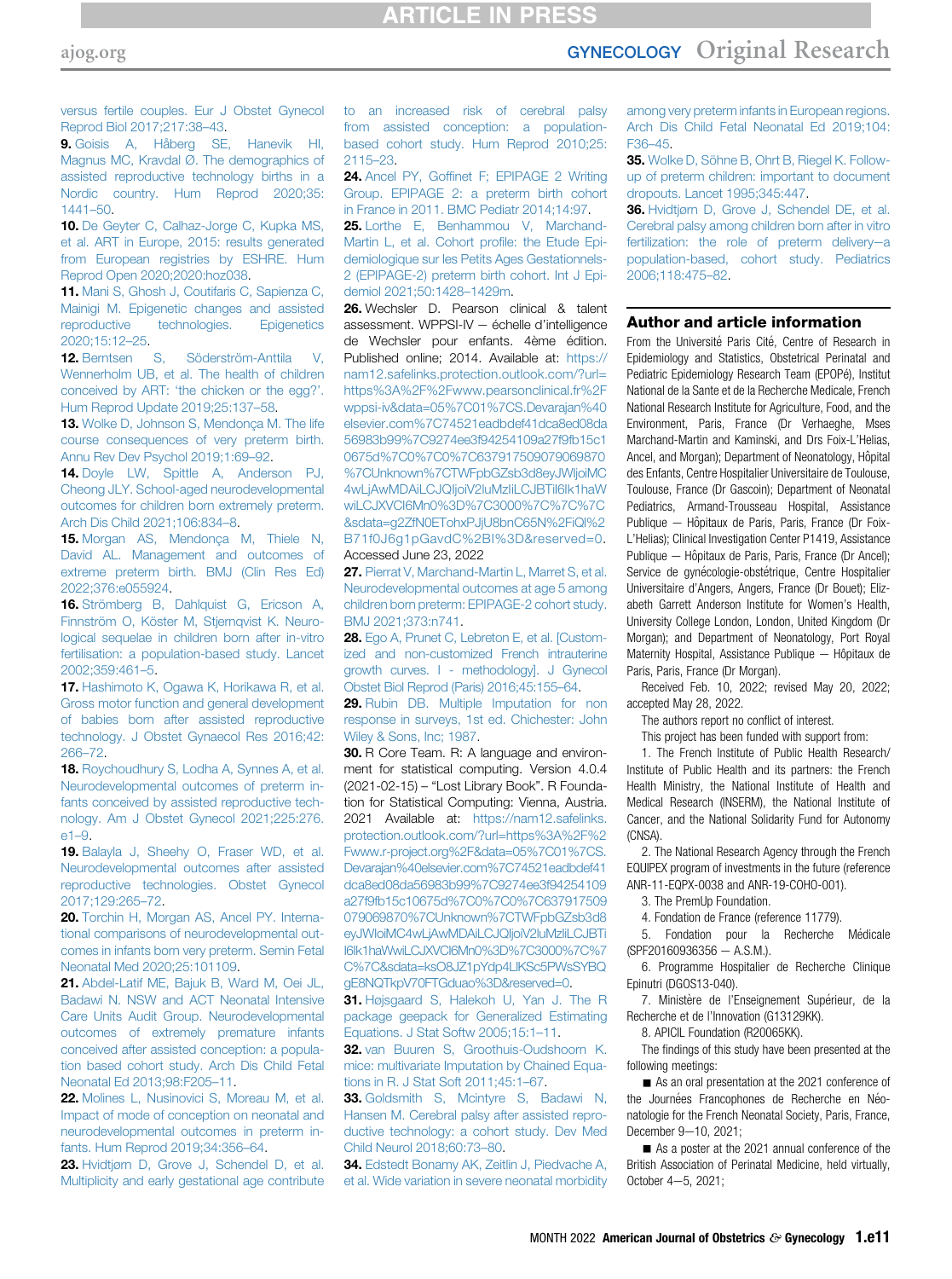ARTICLE IN I

# Original Research GYNECOLOGY [ajog.org](http://www.AJOG.org) and a strategy and a strategy and a strategy and a strategy of  $\sim$

As an oral presentation at the 8th congress of the European Academy of Paediatric Societies - EAPS 2020, held virtually, October 16-19, 2020.

Data availability: The data are, in principle, accessible to all research teams, public, French, or foreign, subject to authorization by the cohort Data Access Committee.

The new law for modernization of the French Public Health System voted in 2016 now provides a legal framework for access to and reuse of already collected cohort data by complying with 'Reference Methodology MR-004.' Therefore, only nonnominative data defined as having a low reidentification risk are

accessible. Moreover, general information on research activities in the institution must be provided to the persons concerned (posting on the premises, entry in the welcome booklet, etc.).

To this general information, individual patient information must be delivered for each project in which the patient is involved or for which the patient data will be treated.

As a consequence, each data access request must be submitted to the EPIPAGE-2 Data Access Committee (DAC) that evaluates the research projects on the basis of the following criteria: (1) methodological strengths and weaknesses (feasibility, choice of methods to achieve the objectives), (2) absence of overlap with other ongoing projects, in which case discussions with the different teams are organized, and (3) relevance of the requested data for the project and respect for confidentiality.

The study protocol, the data access charter, and the data access procedure can be found on the EPIPAGE-2 website [\(https://epipage2.inserm.fr/index.php/fr/cote](https://epipage2.inserm.fr/index.php/fr/cote-recherche/235-acces-aux-donnees-et-questionnaires)[recherche/235-acces-aux-donnees-et-questionnaires](https://epipage2.inserm.fr/index.php/fr/cote-recherche/235-acces-aux-donnees-et-questionnaires)). Questionnaires and data catalogs are available on [https://](https://pandora-epipage2.inserm.fr/public/) [pandora-epipage2.inserm.fr/public/](https://pandora-epipage2.inserm.fr/public/).

\* Corresponding author: Andrei S. Morgan, FRCPCH, PhD. [andrei.morgan@inserm.fr](mailto:andrei.morgan@inserm.fr)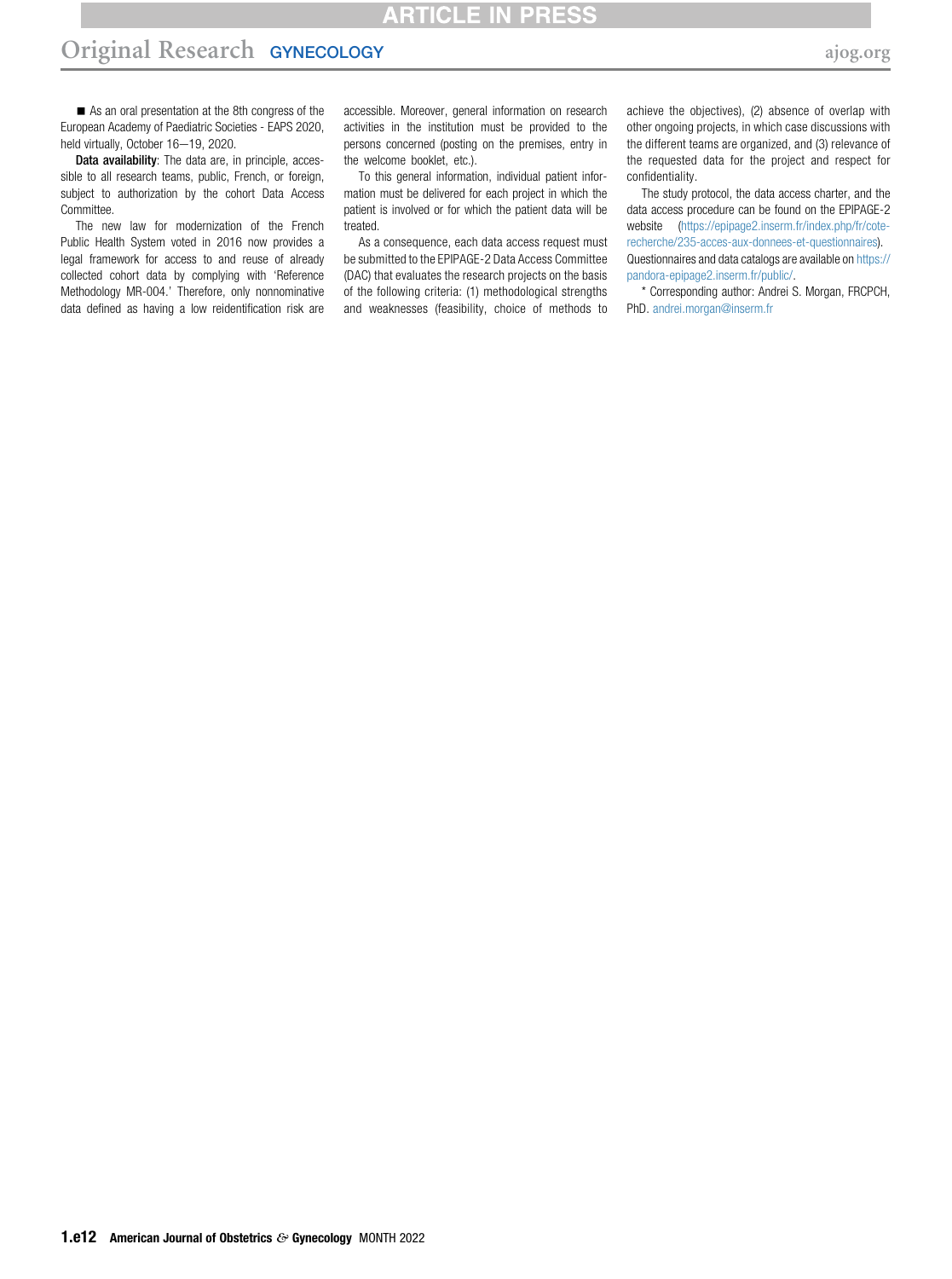<span id="page-12-0"></span>Type of variables, model used to predict missing data, and percentages of values missing for each variable included in the imputation model ( $N=4349$  live children at 5.5 years)

| Variable                                                                                                                            | Type of variable            | Model used to predict<br>missing data | Percentage of missing values<br>among survivors at 5.5 y |
|-------------------------------------------------------------------------------------------------------------------------------------|-----------------------------|---------------------------------------|----------------------------------------------------------|
| Perinatal characteristics                                                                                                           |                             |                                       |                                                          |
| Mode of conception (spontaneous,<br>IO, IUI, IVF, IVF-ICSI)                                                                         | Categorical (5 categories)  | No missing data                       | 0%                                                       |
| GA by week                                                                                                                          | Categorical (11 categories) | No missing data                       | 0%                                                       |
| <b>Birth country</b>                                                                                                                | Categorical (5 categories)  | Multinomial regression                | 1%                                                       |
| Maternal age at delivery                                                                                                            | Continuous                  | No missing data                       | 0%                                                       |
| Primiparity                                                                                                                         | <b>Binary</b>               | Logistic regression                   | $1\%$                                                    |
| Parents' socioeconomic status <sup>a</sup>                                                                                          | Categorical (6 categories)  | Multinomial regression                | 5%                                                       |
| Maternal level of education                                                                                                         | Categorical (4 categories)  | Multinomial regression                | 7%                                                       |
| Smoking during pregnancy                                                                                                            | Binary                      | Logistic regression                   | 3%                                                       |
| Occupational activity during pregnancy                                                                                              | Binary                      | Logistic regression                   | 6%                                                       |
| Living with partner at delivery                                                                                                     | Binary                      | Logistic regression                   | 5%                                                       |
| Antenatal steroids                                                                                                                  | Binary                      | Logistic regression                   | 2%                                                       |
| <b>Tocolysis</b>                                                                                                                    | Binary                      | Logistic regression                   | $< 1\%$                                                  |
| Pregnancy type (singleton or twins)                                                                                                 | Categorical (4 categories)  | Multinomial regression                | 0%                                                       |
| Spontaneous preterm delivery                                                                                                        | Binary                      | Logistic regression                   | 3%                                                       |
| Cephalic presentation                                                                                                               | Binary                      | Logistic regression                   | 3%                                                       |
| <b>Maternity level</b>                                                                                                              | <b>Binary</b>               | No missing data                       | 0%                                                       |
| Caesarean delivery                                                                                                                  | Binary                      | Logistic regression                   | 1%                                                       |
| Sex                                                                                                                                 | <b>Binary</b>               | No missing data                       | 0%                                                       |
| <b>SGA</b> b                                                                                                                        | Binary                      | Logistic regression                   | $< 1\%$                                                  |
| Severe congenital malformations                                                                                                     | Binary                      | No missing data                       | 0%                                                       |
| Surfactant                                                                                                                          | Binary                      | Logistic regression                   | $1\%$                                                    |
| Severe cerebral lesions                                                                                                             | Binary                      | Logistic regression                   | $1\%$                                                    |
| Severe bronchopulmonary dysplasia                                                                                                   | Binary                      | Logistic regression                   | 3%                                                       |
| Severe necrotizing enterocolitis                                                                                                    | <b>Binary</b>               | Logistic regression                   | 2%                                                       |
| Suspected early-onset neonatal sepsis                                                                                               | Binary                      | Logistic regression                   | 4%                                                       |
| Late-onset neonatal sepsis                                                                                                          | Binary                      | Logistic regression                   | 1%                                                       |
| At 2 y                                                                                                                              |                             |                                       |                                                          |
| Cerebral palsy                                                                                                                      | Categorical (5 categories)  | Multinomial regression                | 19%                                                      |
| Hearing impairment                                                                                                                  | Categorical (3 categories)  | Multinomial regression                | 21%                                                      |
| Visual impairment                                                                                                                   | Categorical (3 categories)  | Multinomial regression                | 23%                                                      |
| ASQ communication score                                                                                                             | Continuous                  | Predictive mean matching              | 18%                                                      |
| ASQ gross motor score                                                                                                               | Continuous                  | Predictive mean matching              | 20%                                                      |
| ASQ fine motor score                                                                                                                | Continuous                  | Predictive mean matching              | 21%                                                      |
| ASQ problem-solving score                                                                                                           | Continuous                  | Predictive mean matching              | 21%                                                      |
| ASQ personal-social score                                                                                                           | Continuous                  | Predictive mean matching              | 21%                                                      |
| Verhaeghe. Neurodevelopment at age 5 for preterm children born following medically-assisted reproduction. Am J Obstet Gynecol 2022. |                             |                                       | (continued)                                              |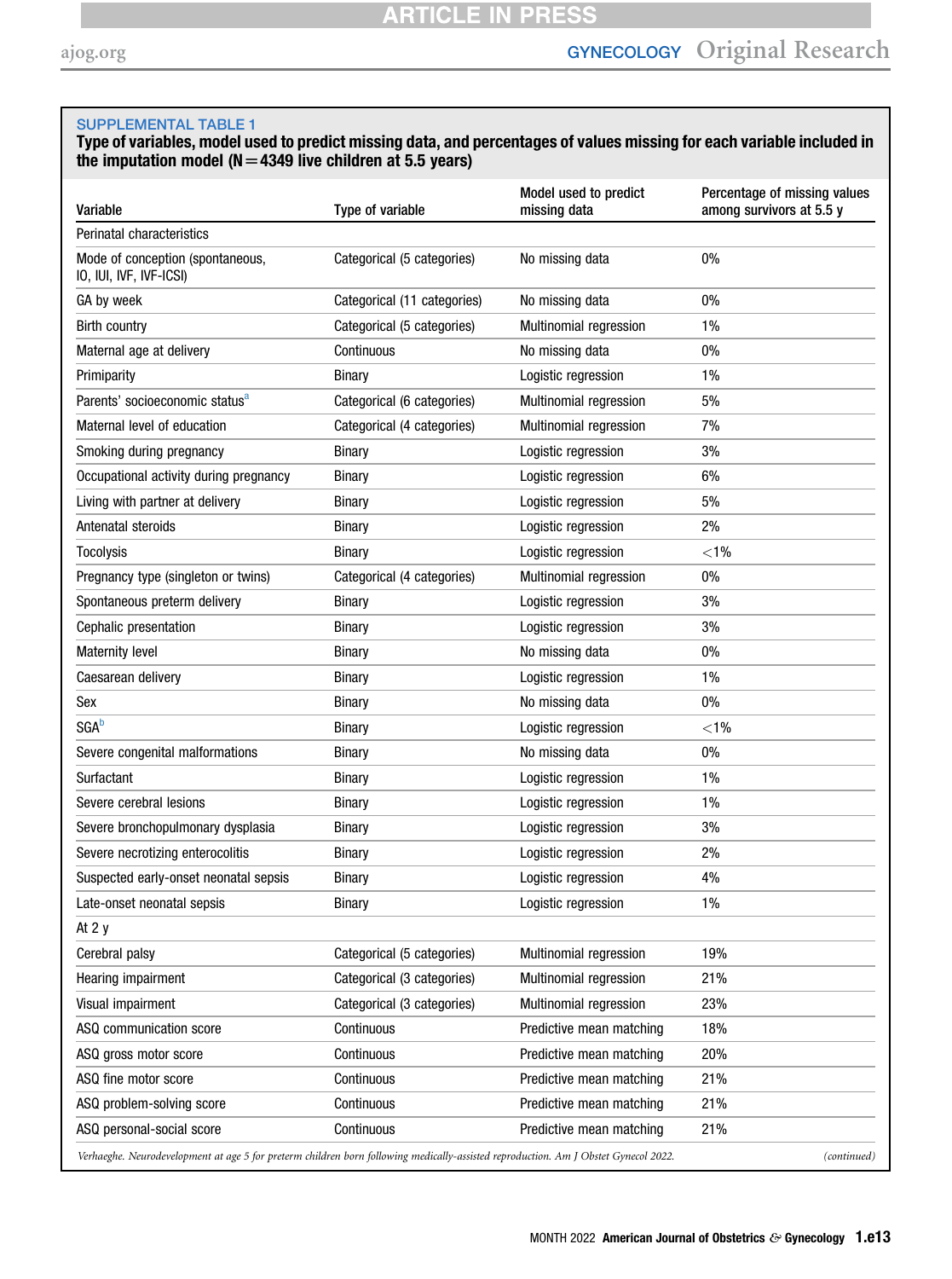Type of variables, model used to predict missing data, and percentages of values missing for each variable included in the imputation model ( $N=4349$  live children at 5.5 years) (continued)

| Variable                                     | Type of variable           | Model used to predict<br>missing data | Percentage of missing values<br>among survivors at 5.5 y |
|----------------------------------------------|----------------------------|---------------------------------------|----------------------------------------------------------|
| At 5 y                                       |                            |                                       |                                                          |
| Support at school or special schooling       | Categorical (3 categories) | <b>Multinomial regression</b>         | 33%                                                      |
| Cerebral palsy                               | Categorical (5 categories) | <b>Multinomial regression</b>         | 31%                                                      |
| Hearing impairment                           | Categorical (4 categories) | <b>Multinomial regression</b>         | 32%                                                      |
| Visual impairment                            | Categorical (4 categories) | <b>Multinomial regression</b>         | 40%                                                      |
| WPPSI-IV Verbal Comprehension<br>Index score | Continuous                 | Predictive mean matching              | 40%                                                      |
| WPPSI-IV Visual-Spatial Index score          | Continuous                 | Predictive mean matching              | 40%                                                      |
| WPPSI-IV Fluid Reasoning Index score         | Continuous                 | Predictive mean matching              | 40%                                                      |
| WPPSI-IV Working Memory Index score          | Continuous                 | Predictive mean matching              | 40%                                                      |
| WPPSI-IV Processing Speed Index score        | Continuous                 | Predictive mean matching              | 40%                                                      |
| WPPSI-IV Full Scale IQ score                 | Continuous                 | Predictive mean matching              | 40%                                                      |
| MABC-2 total score                           | Continuous                 | Predictive mean matching              | 42%                                                      |
| SDQ total score                              | Continuous                 | Predictive mean matching              | 40%                                                      |

All variables were included as a predictor in all imputation models.

ASQ, Ages and Stages Questionnaire (Squire, 2009); GA, gestational age; ICSI, intracytoplasmic sperm injection; IO, induction of ovulation; IMABC-2, Movement Assessment Battery for Children-Second Edition (Henderson, 2007); SDQ, Strengths and Difficulties Questionnaire (Goodman, 1997); MAR, medically assisted reproduction; IUI, intrauterine insemination; IVF, in vitro fertilization; SGA, small for gestational age; WPPSI, Wechsler Preschool and Primary Scale of Intelligence-Fourth Edition (Wechsler, 2014).

<span id="page-13-0"></span><sup>a</sup> Defined as the highest occupational status among occupations of the mother and the father or mother only if living alone; <sup>b</sup> SGA was defined as a birthweight of <10th percentile for GA and sex<br>based on the French intr

Verhaeghe. Neurodevelopment at age 5 for preterm children born following medically-assisted reproduction. Am J Obstet Gynecol 2022.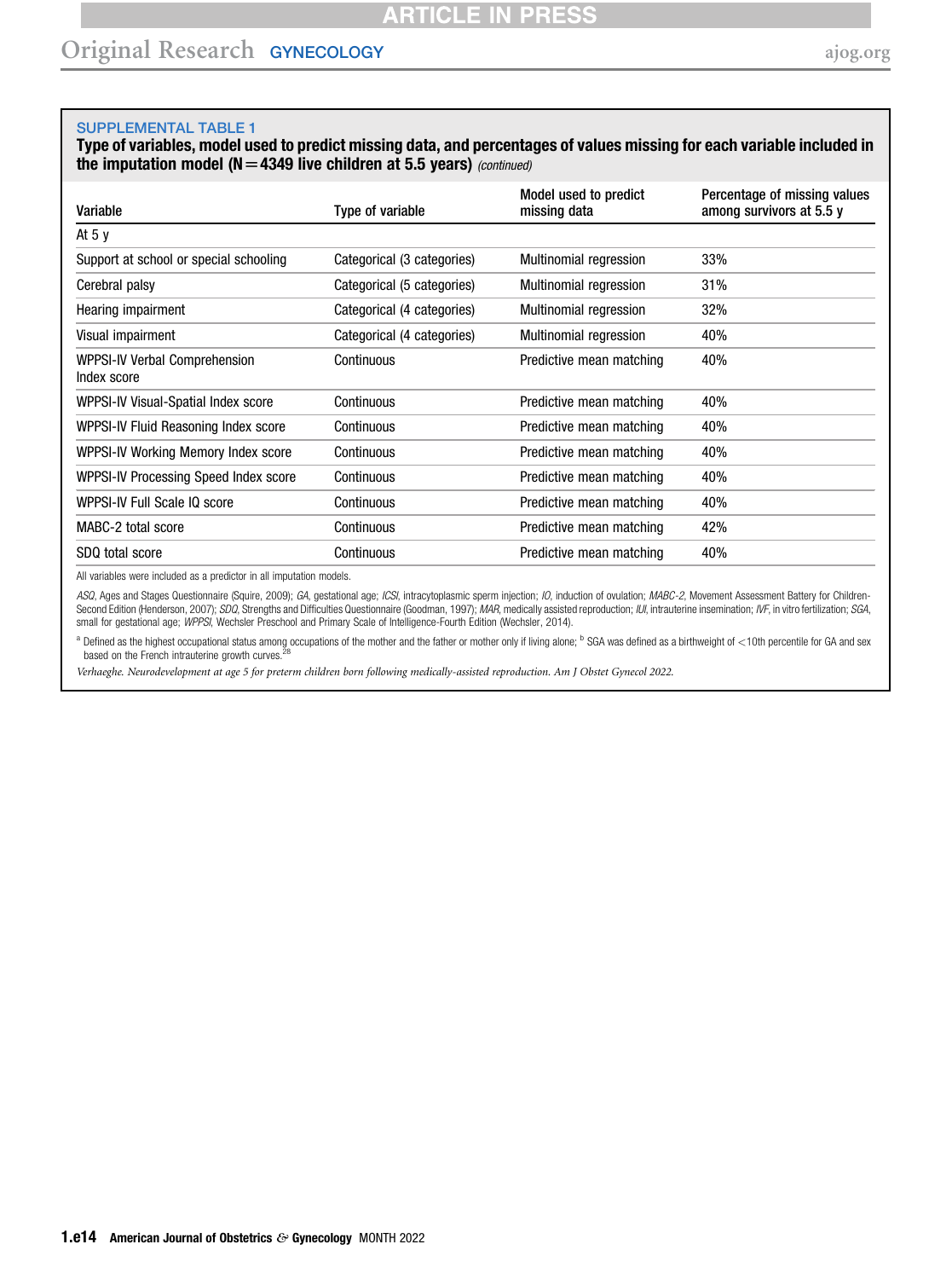# <span id="page-14-0"></span>Comparison of children participating and nonparticipating in follow-up ( $N = 4349$  live children at 5.5 years)

|                                                                                                                                     | at 5.5 years | Participating children |            | Non-participating<br>children at 5.5 years |         |                    |  |
|-------------------------------------------------------------------------------------------------------------------------------------|--------------|------------------------|------------|--------------------------------------------|---------|--------------------|--|
| Variable                                                                                                                            | $n = 3031$   |                        | $n = 1318$ |                                            |         | Chi-squared Pvalue |  |
| Mode of conception                                                                                                                  |              |                        |            |                                            |         |                    |  |
| Spontaneous                                                                                                                         | 2390/3031    | 78.1                   | 1145/1318  | 86.7                                       | < .001  |                    |  |
| <b>MAR<sup>a</sup></b>                                                                                                              | 641/3031     | 21.9                   | 173/1318   | 13.3                                       |         |                    |  |
| IO or IUI                                                                                                                           | 299/3031     | 9.6                    | 82/1318    | 6.0                                        |         |                    |  |
| <b>IVF or IVF-ICSI</b>                                                                                                              | 342/3031     | 12.3                   | 91/1318    | 7.3                                        |         |                    |  |
| Maternal characteristics at birth                                                                                                   |              |                        |            |                                            |         |                    |  |
| Maternal age, mean (SD)                                                                                                             | 3031         | 30.5(5.5)              | 1318       | 28.9(6.0)                                  | < .001  |                    |  |
| Primiparous                                                                                                                         | 1699/3004    | 56.5                   | 652/1298   | 51.7                                       | .031    |                    |  |
| Born in France                                                                                                                      | 2477/3025    | 85.0                   | 891/1284   | 71.2                                       | < .001  |                    |  |
| Smoked during pregnancy                                                                                                             | 564/2949     | 17.9                   | 344/1285   | 25.2                                       | < .001  |                    |  |
| Maternal level of education                                                                                                         |              |                        |            |                                            |         |                    |  |
| Less than high school                                                                                                               | 835/2938     | 27.1                   | 486/1098   | 42.4                                       | < .001  |                    |  |
| High school                                                                                                                         | 605/2938     | 20.4                   | 268/1098   | 24.6                                       |         |                    |  |
| $1-2$ y of graduate studies                                                                                                         | 622/2938     | 21.7                   | 156/1098   | 13.9                                       |         |                    |  |
| $>3$ y of graduate studies                                                                                                          | 876/2938     | 30.8                   | 188/1098   | 19.1                                       |         |                    |  |
| Occupational activity during pregnancy                                                                                              | 1976/2841    | 71.3                   | 640/1236   | 55.7                                       | < 0.001 |                    |  |
| Cohabiting with partner at delivery                                                                                                 | 2686/2884    | 94.0                   | 1067/1246  | 84.6                                       | < .001  |                    |  |
| Parents' socioeconomic status <sup>b</sup>                                                                                          |              |                        |            |                                            |         |                    |  |
| Executive                                                                                                                           | 742/2921     | 26.3                   | 168/1215   | 15.3                                       | < 0.001 |                    |  |
| Intermediate                                                                                                                        | 696/2921     | 25.0                   | 176/1215   | 15.6                                       |         |                    |  |
| Administration                                                                                                                      | 761/2921     | 25.6                   | 375/1215   | 31.9                                       |         |                    |  |
| Service, trade                                                                                                                      | 360/2921     | 11.9                   | 228/1215   | 17.6                                       |         |                    |  |
| Worker                                                                                                                              | 308/2921     | 9.4                    | 184/1215   | 13.8                                       |         |                    |  |
| Unemployed                                                                                                                          | 54/2921      | 1.7                    | 84/1215    | 5.8                                        |         |                    |  |
| Obstetrical and neonatal factors                                                                                                    |              |                        |            |                                            |         |                    |  |
| Multiple pregnancy status                                                                                                           |              |                        |            |                                            |         |                    |  |
| Singleton                                                                                                                           | 1967/3031    | 62.7                   | 916/1318   | 68.6                                       | < .001  |                    |  |
| <b>Twins</b>                                                                                                                        | 991/3031     | 34.8                   | 372/1318   | 29.6                                       |         |                    |  |
| <b>Triplets</b>                                                                                                                     | 68/3031      | 2.4                    | 30/1318    | 1.8                                        |         |                    |  |
| Quadruplets                                                                                                                         | 5/3031       | 0.1                    | 0/1318     | 0.0                                        |         |                    |  |
| Antenatal steroids                                                                                                                  | 2466/2986    | 78.6                   | 1024/1295  | 75.1                                       | .068    |                    |  |
| <b>Tocolysis</b>                                                                                                                    | 1595/3012    | 48.7                   | 700/1311   | 48.8                                       | .98     |                    |  |
| Spontaneous preterm delivery                                                                                                        | 1422/2916    | 48.9                   | 684/1285   | 53.4                                       | .046    |                    |  |
| Cephalic presentation                                                                                                               | 1975/2937    | 71.6                   | 887/1271   | 74.4                                       | .313    |                    |  |
| Cesarean delivery                                                                                                                   | 1960/3019    | 60.8                   | 782/1306   | 55.7                                       | .019    |                    |  |
| Maternity level III                                                                                                                 | 2373/3031    | 64.7                   | 974/1318   | 59.0                                       | < .001  |                    |  |
| GA at birth (wk), mean (SD)                                                                                                         | 3031         | 31.7(2.4)              | 1318       | 32.0(2.3)                                  |         |                    |  |
| Verhaeghe. Neurodevelopment at age 5 for preterm children born following medically-assisted reproduction. Am J Obstet Gynecol 2022. |              |                        |            |                                            |         | (continued)        |  |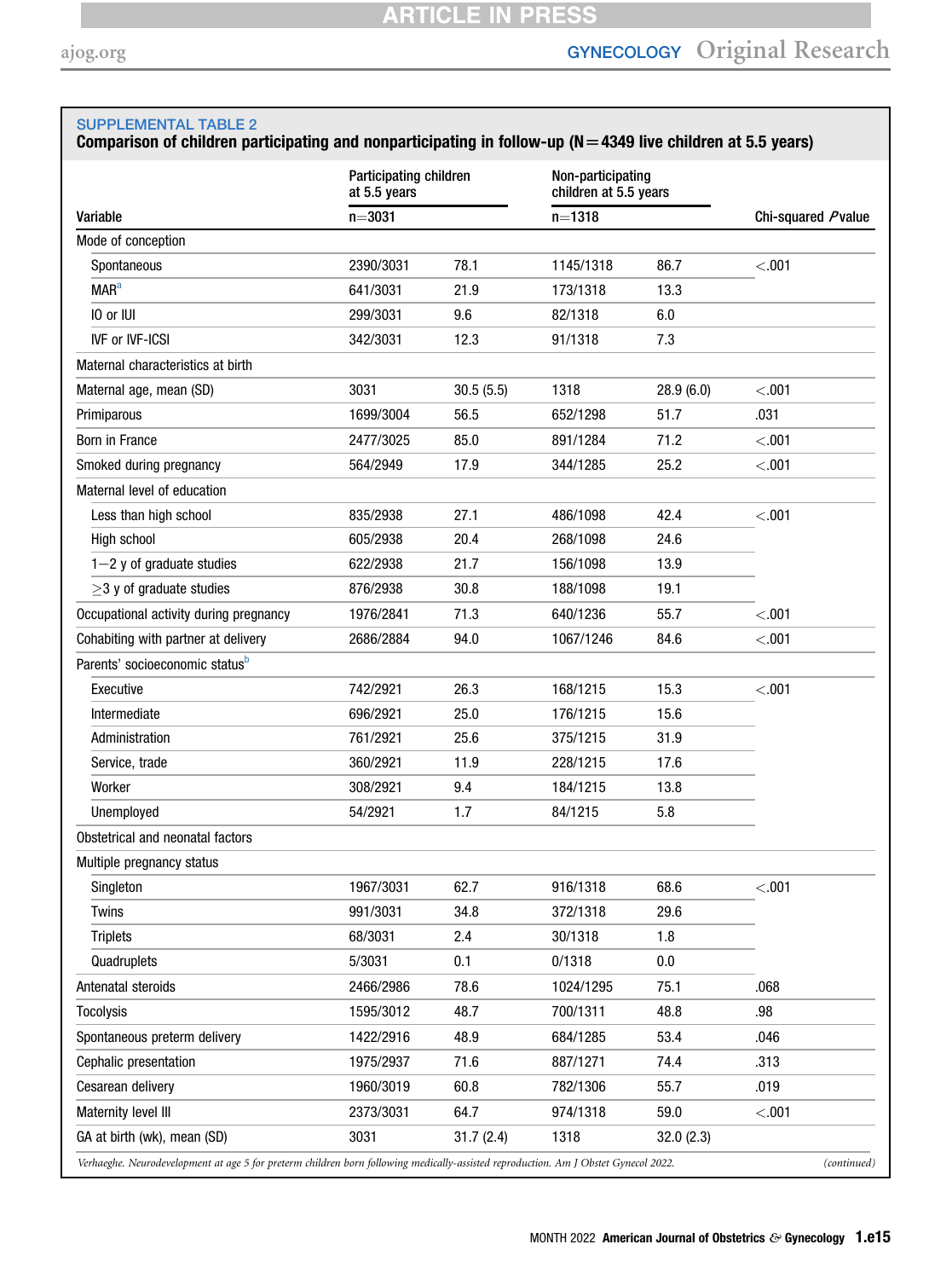# Comparison of children participating and nonparticipating in follow-up (N = 4349 live children at 5.5 years) (continued)

|                      | Participating children<br>at 5.5 years |      | Non-participating<br>children at 5.5 years |      |                    |  |  |
|----------------------|----------------------------------------|------|--------------------------------------------|------|--------------------|--|--|
| Variable             | $n = 3031$                             |      | $n = 1318$                                 |      | Chi-squared Pvalue |  |  |
| $24 - 26$            | 375/3031                               | 4.6  | 159/1318                                   | 4.0  | $-.001$            |  |  |
| $27 - 31$            | 1900/3031                              | 31.1 | 759/1318                                   | 25.7 |                    |  |  |
| $32 - 34$            | 756/3031                               | 64.3 | 400/1318                                   | 70.3 |                    |  |  |
| Male gender          | 1605/3031                              | 54.6 | 683/1318                                   | 50.1 | .040               |  |  |
| SGA <sup>c</sup>     | 1053/3030                              | 34.3 | 437/1318                                   | 32.0 | .31                |  |  |
| Severe malformations | 223/3031                               | 7.3  | 92/1318                                    | 5.4  | .069               |  |  |

Data are presented as number of events/number in groups or percentages, unless otherwise indicated. For observed data, denominators vary according to the number of missing data for each variable. Results are weighted to consider the differences in survey design among GA groups. Proportions are not exactly number/total number because of weighting.

GA, gestational age; ICSI, intracytoplasmic sperm injection; IO, induction of ovulation; IUI, intrauterine insemination; IVF, in vitro fertilization; MAR, medically assisted reproduction; SD, standard deviation; SGA, small for gestational age.

<span id="page-15-1"></span><span id="page-15-0"></span><sup>a</sup> MAR corresponds to the whole range of MAR techniques (ie, IO, IUI, IVF, and IVF-ICSI); <sup>b</sup> Defined as the highest occupational status among occupations of the mother and the father or mother only if living alone; c SGA was defined as a birthweight of <10th percentile for GA and sex based on French intrauterine growth curves.<sup>28</sup>

Verhaeghe. Neurodevelopment at age 5 for preterm children born following medically-assisted reproduction. Am J Obstet Gynecol 2022.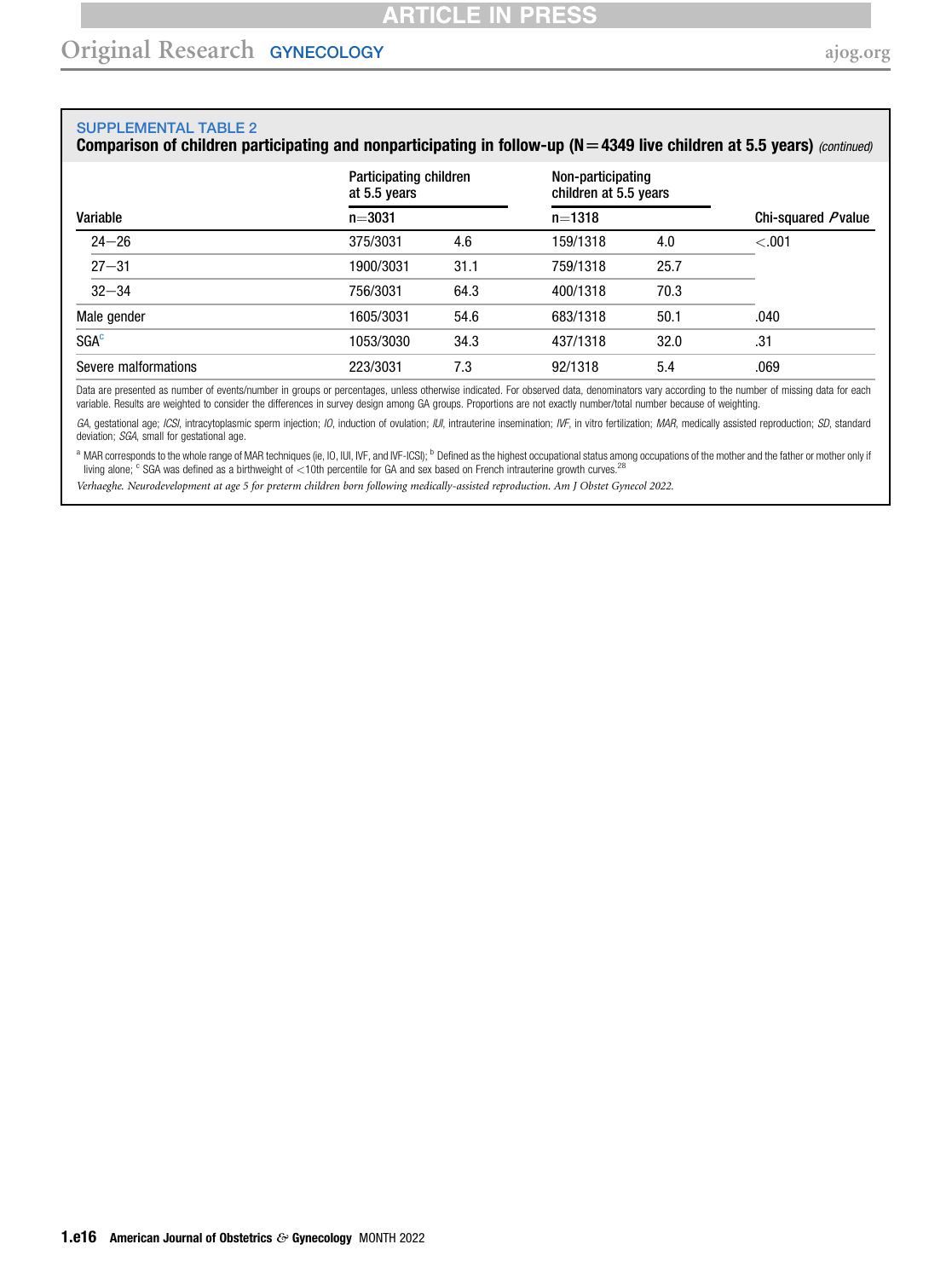# Survival at 5.5 years according to mode of conception ( $N=4907$  live births included)

<span id="page-16-0"></span>

|                         | Spontaneous                 |      | <b>MAR</b> <sup>a</sup> |                     |                             | 10 or IUI |                     |                      | <b>IVF or IVF-ICSI</b> |                     |                      |
|-------------------------|-----------------------------|------|-------------------------|---------------------|-----------------------------|-----------|---------------------|----------------------|------------------------|---------------------|----------------------|
| Variable                | No. of children $=$<br>4004 |      | 903                     | No. of children $=$ | <i>P</i> value <sup>b</sup> | 421       | No. of children $=$ | $P$ value $^{\rm b}$ | 482                    | No. of children $=$ | P value <sup>b</sup> |
| Survival                |                             |      |                         |                     | .025                        |           |                     | .15                  |                        |                     | .60                  |
| Deaths in delivery room | 124                         | 1.4  | 18                      | 0. ا                |                             | 8         | 0.8                 |                      | 10                     | 1.2                 |                      |
| Neonatal deaths         | 321                         | 4.0  | 70                      | 3.4                 |                             | 31        | 3.7                 |                      | 39                     | 3.2                 |                      |
| Deaths after discharge  | 24                          | 0.6  |                         | 0.1                 |                             |           | 0.1                 |                      |                        | 0.0                 |                      |
| Survival at 5.5 years   | 3535                        | 94.0 | 814                     | 95.5                |                             | 381       | 95.4                |                      | 433                    | 95.6                |                      |

Data are presented as number of events and percentages. Denominators vary according to the number of missing data for each variable. Results are weighted to consider the differences in survey design among gestational age g number/total number because of weighting.

ICSI, intracytoplasmic sperm injection; IO, induction of ovulation; IUI, intrauterine insemination; IVF, in vitro fertilization; MAR, medically assisted reproduction.

<sup>a</sup> MAR corresponds to the whole range of MAR techniques (ie, OI, IUI, IVF, and IVF-ICSI); <sup>b</sup> Chi-squared test P value, estimated with generalized estimating equations approach to consider the correlation between twins an pregnancy.

Verhaeghe. Neurodevelopment at age <sup>5</sup> for preterm children born following medically-assisted reproduction. Am J Obstet Gynecol 2022.

<span id="page-16-1"></span> $\overline{\phantom{a}}$ 

Research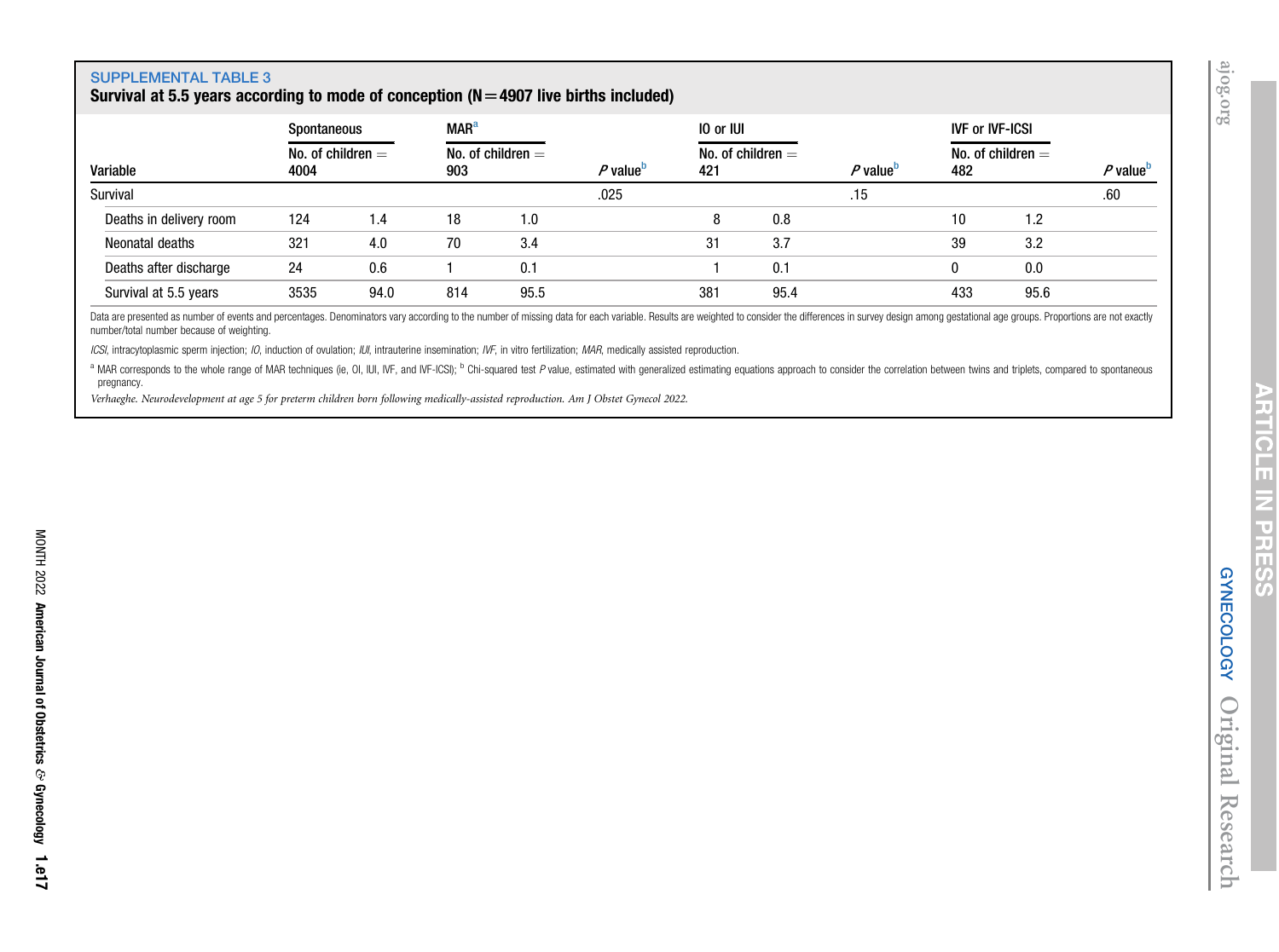# **ARTICLE IN PRESS**

# Original Research GYNECOLOGY [ajog.org](http://www.AJOG.org)

## <span id="page-17-0"></span>SUPPLEMENTAL TABLE 4

Association between mode of conception and neurodevelopmental outcome measures at 5.5 years, multivariate analysis after multiple imputation, among singleton pregnancies

|                                                                                     | $MARa$ (no. of children $=$<br>231)        |           | 10 or IUI (no. of children $=$<br>123)             |        | IVF or IVF-ICSI (no. of<br>children $=$ 108) |           |
|-------------------------------------------------------------------------------------|--------------------------------------------|-----------|----------------------------------------------------|--------|----------------------------------------------|-----------|
|                                                                                     | VS                                         |           |                                                    |        |                                              |           |
|                                                                                     |                                            |           | Spontaneous conception (no. of children $= 2652$ ) |        |                                              |           |
| Variable                                                                            | OR or MD<br>$(95\% \text{ Cl})^{\text{D}}$ | $P$ value | OR or MD<br>$(95\% \text{ Cl})^{\text{b}}$         | Pvalue | OR or MD<br>$(95\% \text{ Cl})^{\text{D}}$   | $P$ value |
| Cerebral palsy                                                                      |                                            |           |                                                    |        |                                              |           |
| Adjusted for GA and antenatal steroids                                              | $1.04(0.58 - 1.86)$                        | .90       | $1.04(0.46 - 2.32)$                                | .93    | $1.02(0.45 - 2.33)$                          | .95       |
| Adjusted for GA, antenatal steroids, and<br>sociodemographic variables <sup>c</sup> | $1.26(0.69 - 2.31)$                        | .45       | $1.24(0.55 - 2.79)$                                | .61    | $1.27(0.54 - 2.99)$                          | .58       |
| Full Scale IQ <sup>d</sup>                                                          |                                            |           |                                                    |        |                                              |           |
| MD (95% CI)                                                                         |                                            |           |                                                    |        |                                              |           |
| Adjusted for GA and antenatal steroids                                              | 4.6 $(2.3 - 6.9)$                          | < .001    | $3.6(0.6-6.6)$                                     | .020   | $5.8(2.4 - 9.2)$                             | < .001    |
| Adiusted for GA, antenatal steroids, and<br>sociodemographic variables <sup>c</sup> | $1.2$ (-1.0 to 3.3)                        | .29       | $0.9$ (-1.9 to 3.7)                                | .53    | $1.5$ (-1.7 to 4.7)                          | .36       |
| $<$ 1 SD ( $<$ 93) <sup>e</sup>                                                     |                                            |           |                                                    |        |                                              |           |
| Adjusted for GA and antenatal steroids                                              | $0.52(0.38 - 0.73)$                        | < .001    | $0.48(0.31 - 0.75)$                                | .001   | $0.57(0.36 - 0.92)$                          | .022      |
| Adjusted for GA, antenatal steroids, and<br>sociodemographic variables <sup>c</sup> | $0.72(0.49 - 1.04)$                        | .079      | $0.59(0.36 - 0.96)$                                | .035   | $0.89(0.53 - 1.51)$                          | .67       |
| $<$ 2 SD ( $<$ 79) <sup>e</sup>                                                     |                                            |           |                                                    |        |                                              |           |
| Adjusted for GA and antenatal steroids                                              | $0.64(0.40 - 1.03)$                        | .068      | $0.67(0.36 - 1.24)$                                | .20    | $0.61(0.30 - 1.24)$                          | .17       |
| Adjusted for GA, antenatal steroids, and<br>sociodemographic variables <sup>c</sup> | $0.99(0.59 - 1.66)$                        | .97       | $0.92(0.47 - 1.79)$                                | .81    | $1.08(0.50 - 2.32)$                          | .85       |
| Severe and moderate neurodevelopmental<br>impairment <sup>1</sup>                   |                                            |           |                                                    |        |                                              |           |
| Adjusted for GA and antenatal steroids                                              | $0.63(0.40 - 1.00)$                        | .05       | $0.64(0.36 - 1.17)$                                | .15    | $0.61(0.31 - 1.19)$                          | .14       |
| Adjusted for GA, antenatal steroids, and<br>sociodemographic variables <sup>c</sup> | $0.93(0.56 - 1.53)$                        | .77       | $0.86(0.46 - 1.62)$                                | .65    | $1.01(0.49 - 2.06)$                          | .98       |
| Developmental coordination disorders <sup>9</sup>                                   |                                            |           |                                                    |        |                                              |           |
| Total MABC-2 score, MD (95% CI)                                                     |                                            |           |                                                    |        |                                              |           |
| Adjusted for GA and antenatal steroids                                              | $0.2$ (-0.4 to 0.7)                        | .53       | $0.2$ (-0.6 to 0.9)                                | .67    | $0.2$ (-0.6 to 0.9)                          | .63       |
| Adjusted for GA, antenatal steroids, and<br>sociodemographic variables <sup>c</sup> | $0.1$ (-0.5 to 0.6)                        | .79       | $0.1$ (-0.6 to 0.8)                                | .81    | $0.1$ (-0.7 to 0.8)                          | .89       |
| Total MABC-2 score<5th percentile <sup>e</sup>                                      |                                            |           |                                                    |        |                                              |           |
| Adjusted for GA and antenatal steroids                                              | $0.75(0.39 - 1.43)$                        | .39       | $0.83(0.36 - 1.91)$                                | .66    | $0.66(0.24 - 1.78)$                          | .41       |
| Adjusted for GA, antenatal steroids, and<br>sociodemographic variables <sup>c</sup> | $0.76(0.39 - 1.46)$                        | .40       | $0.84(0.36 - 1.94)$                                | .68    | $0.66(0.24 - 1.79)$                          | .41       |

CI, confidence interval; GA, gestational age; ICSI, intracytoplasmic sperm injection; IQ, intelligence quotient; IUI, intrauterine insemination; IVF, in vitro fertilization; MABC-2, Movement Assessment Battery for Children-Second Edition (Henderson, 2007); MAR, medically assisted reproduction; MD, mean difference; OI, ovulation induction; OR, odds ratio; SD, standard deviation.

<span id="page-17-3"></span><span id="page-17-2"></span><span id="page-17-1"></span>a MAR corresponds to the whole range of MAR techniques (ie, OI, IUI, IVF, and IVF-ICSI); <sup>b</sup> The reported measures of association are OR, except for Full Scale IQ and total MABC-2 score where MDs are reported; <sup>c</sup> Sociodemographic factors adjusted for were maternal age, parity, education level, employment status, living with a partner, smoking during pregnancy, country of birth, and parents'<br>socioeconomic status; <sup>d</sup> F term $^{27}$ <sup>1</sup> Severe or moderate cerebral palsy, severe or moderate sensory disabilities, or Full Scale IQ <2 SDs below the mean of a reference population; <sup>9</sup> Among children without cerebral palsy, without severe or moderate sensory disabilities, and with Full Scale IQ  $\geq$ 2 SDs below the mean of a reference population.

<span id="page-17-4"></span>Verhaeghe. Neurodevelopment at age 5 for preterm children born following medically-assisted reproduction. Am J Obstet Gynecol 2022.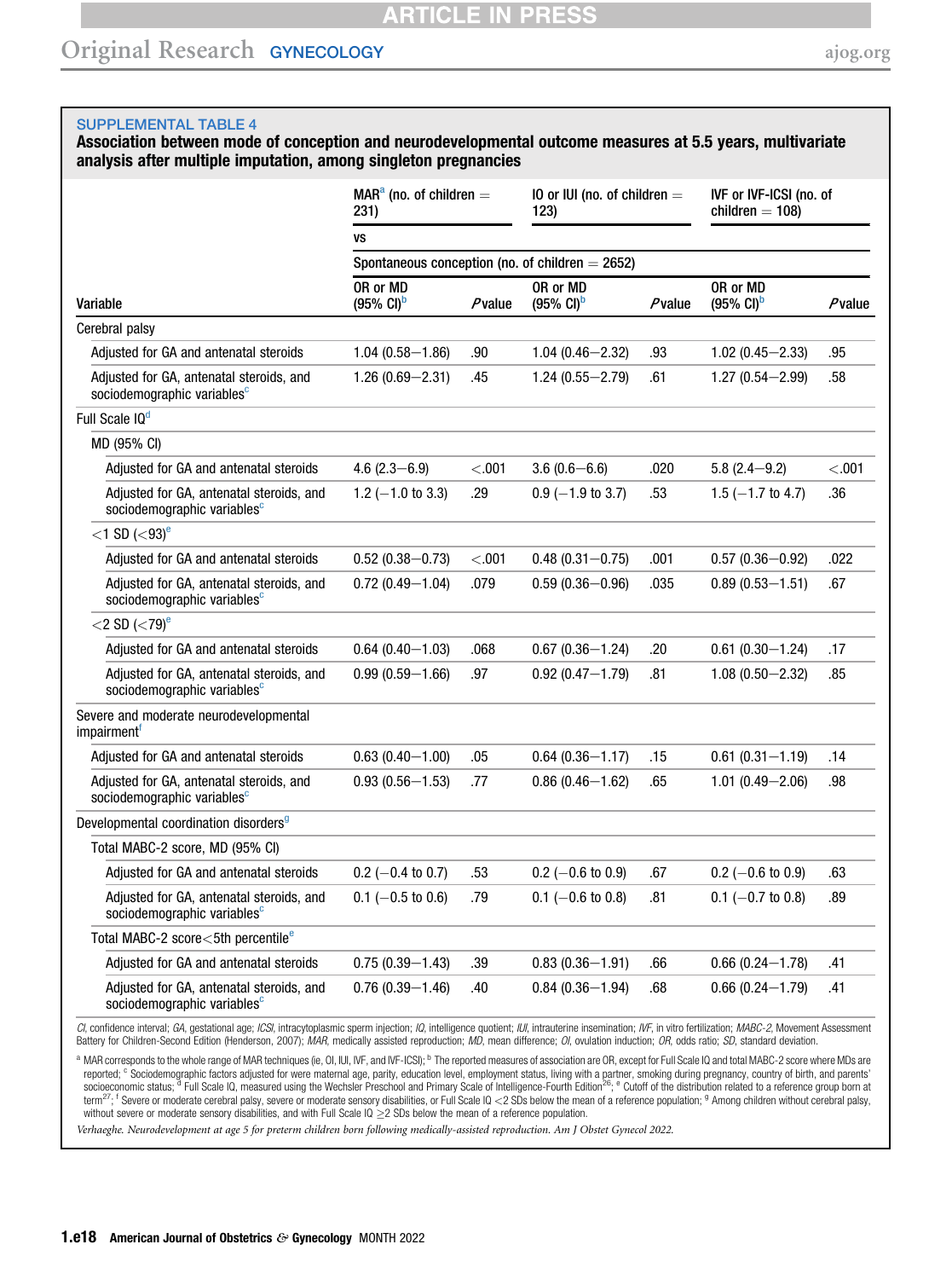GYNECOLOGY

Original

Research

<span id="page-18-3"></span><span id="page-18-2"></span><span id="page-18-1"></span>**GYNECOLOGY** 

 $\overline{\phantom{a}}$ 

## SUPPLEMENTAL TABLE 5

Neurodevelopmental outcome measures at 5.5 years according to mode of conception (complete case analysis)

<span id="page-18-0"></span>

| <b>Variables</b>                                  | Spontaneous |             | <b>MAR<sup>a</sup></b> |              | $P$ value <sup>b</sup> | 10 or IUI |              | P value <sup>b</sup> | <b>IVF or IVF-ICSI</b> |             | P value <sup><math>D</math></sup> |
|---------------------------------------------------|-------------|-------------|------------------------|--------------|------------------------|-----------|--------------|----------------------|------------------------|-------------|-----------------------------------|
| Cerebral palsy                                    | 116/2368    | 3.4         | 32/638                 | 4.0          | .54                    | 15/298    | 5.9          | .12                  | 17/340                 | 2.6         | .43                               |
| Visual impairment                                 |             |             |                        |              |                        |           |              |                      |                        |             |                                   |
| Severe and moderate impairment <sup>c</sup>       | 12/2049     | 0.5         | 3/570                  | 0.6          | .81                    | 2/259     | 1.2          | .34                  | 1/311                  | 0.1         | .27                               |
| Hearing impairment                                |             |             |                        |              |                        |           |              |                      |                        |             |                                   |
| Severe and moderate impairment <sup>d</sup>       | 18/2312     | 0.6         | 9/627                  | 1.6          | .10                    | 2/292     | 0.3          | .24                  | 7/335                  | 2.6         | .014                              |
| Full Scale IQ <sup>e</sup>                        |             |             |                        |              |                        |           |              |                      |                        |             |                                   |
| Mean (SD)                                         | 2037        | 97.9 (14.4) | 552                    | 101.2 (14.9) | < 0.001                | 251       | 100.7 (14.6) | .051                 | 301                    | 101.7(15.1) | .003                              |
| $<$ 1 SD ( $<$ 93) <sup>†</sup>                   | 757/2037    | 34.0        | 168/552                | 25.6         | .029                   | 72/251    | 24.5         | .026                 | 96/301                 | 26.4        | .048                              |
| $<$ 2 SD ( $<$ 79) <sup>f</sup>                   | 225/2037    | 8.7         | 55/552                 | 6.6          | .14                    | 27/251    | 6.9          | .33                  | 28/301                 | 6.4         | .22                               |
| Neurodevelopmental impairment                     |             |             |                        |              |                        |           |              |                      |                        |             |                                   |
| Severe and moderate impairment <sup>g</sup>       | 283/2059    | 10.5        | 70/556                 | 9.2          | .41                    | 36/225    | 10.1         | .81                  | 34/301                 | 8.4         | .36                               |
| Developmental coordination disorders <sup>n</sup> |             |             |                        |              |                        |           |              |                      |                        |             |                                   |
| Total MABC-2 score, mean (SD)                     | 1713        | 10.3(3.0)   | 470                    | 10.5(2.8)    | .34                    | 213       | 10.4(3.2)    | .72                  | 257                    | 10.6(2.5)   | .27                               |
| Total MABC-2 score<5th percentile <sup>t</sup>    | 134/1713    | 5.1         | 28/470                 | 3.7          | .25                    | 14/213    | 5.8          | .74                  | 14/257                 | 2.1         | .005                              |

Data are presented as number of events/number in groups or percentages, unless otherwise indicated. Denominators vary according to the number of missing data for each variable. Results are weighted to consider the differen age groups. Proportions are not exactly number/total number because of the weighting.

ICSI, intracytoplasmic sperm injection; IO, induction of ovulation; IO, intelligence quotient; IUI, intrauterine insemination; IVF, in vitro fertilization; IMBC-2, Movement Assessment Battery for Children-Second Edition (H reproduction; SD, standard deviation.

a MAR corresponds to the whole range of MAR techniques (ie IO, IUI, IVF, and IVF-ICSI); <sup>b</sup> Chi-squared test P value, estimated with generalized estimating equations approach to consider the correlation between twins and t C Blindness or binocular corrected visual acuity of <3.2/10; <sup>d</sup> Deafness, hearing loss of >40 dB not corrected or partially corrected with hearing aid; <sup>e</sup> Full Scale IQ, measured by the Wechsler Preschool and Primary Sca the distribution related to a reference group born at term<sup>27, g</sup> Severe or moderate cerebral palsy, severe or moderate sensory impairment, or Full Scale IQ quotient <2 SDs below the mean of a reference group.<br>severe or m

Verhaeghe. Neurodevelopment at age <sup>5</sup> for preterm children born following medically-assisted reproduction. Am J Obstet Gynecol 2022.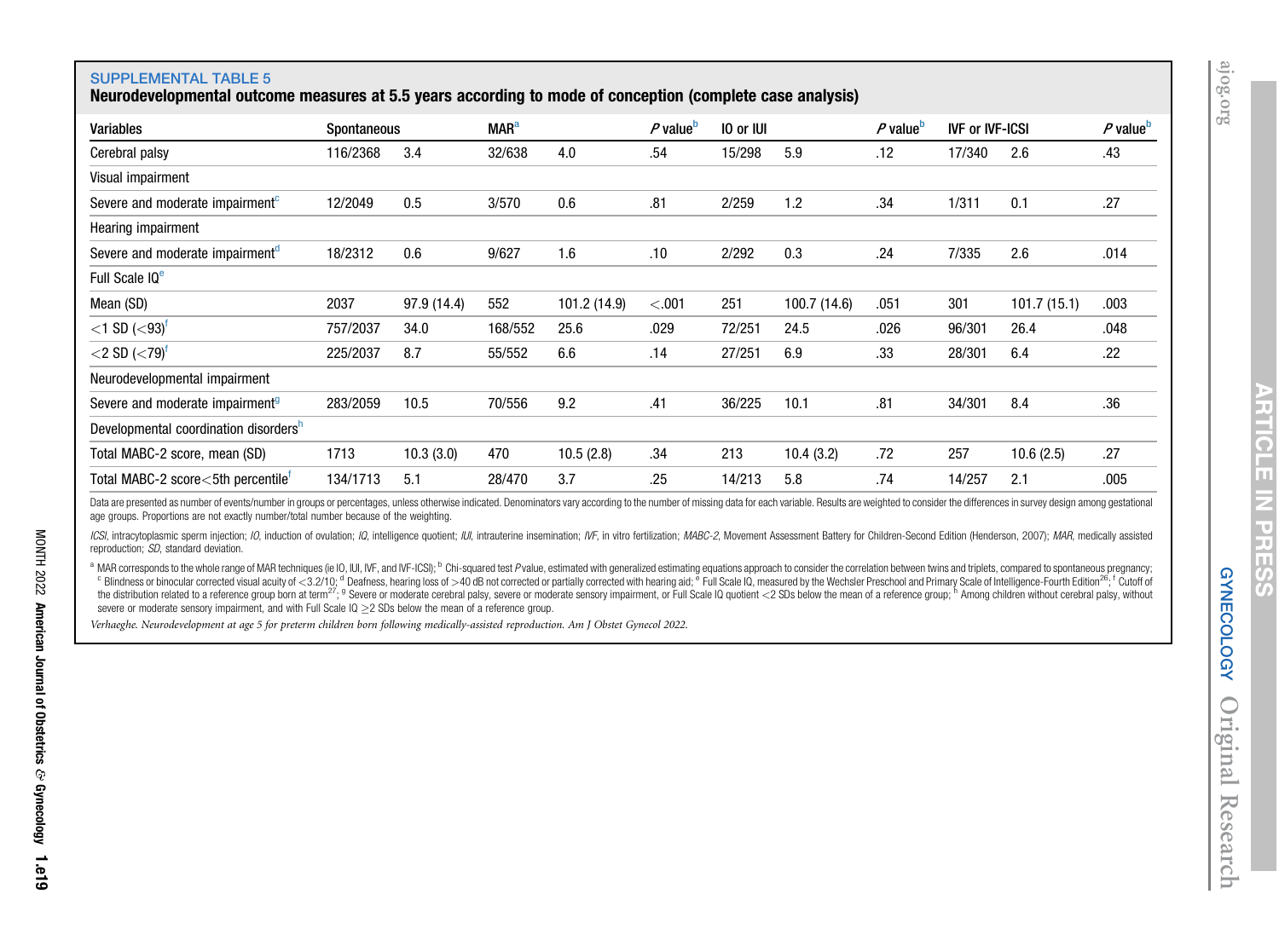1.e20

American Journal of Obstetrics

&

Gynecology

MONTH 2022

# SUPPLEMENTAL TABLE 6<br>Association between mode of conception and neurodevelopmental outcome measures at 5.5 years (multivariate complete case analysis)

<span id="page-19-0"></span>

|                                                                                                                                     | <b>MAR<sup>a</sup></b>                     |           | 10 or IUI                                  |           | <b>IVF or IVF-ICSI</b>                     |             |
|-------------------------------------------------------------------------------------------------------------------------------------|--------------------------------------------|-----------|--------------------------------------------|-----------|--------------------------------------------|-------------|
|                                                                                                                                     | VS                                         |           |                                            |           |                                            |             |
|                                                                                                                                     | Spontaneous conception                     |           |                                            |           |                                            |             |
| Variable                                                                                                                            | OR or MD<br>$(95\% \text{ Cl})^{\text{b}}$ | $P$ value | OR or MD<br>$(95\% \text{ Cl})^{\text{b}}$ | $P$ value | OR or MD<br>$(95\% \text{ Cl})^{\text{b}}$ | $P$ value   |
| Cerebral palsy                                                                                                                      |                                            |           |                                            |           |                                            |             |
| Adjusted for GA and antenatal steroids                                                                                              | $1.03(0.67 - 1.58)$                        | .90       | $0.95(0.52 - 1.72)$                        | .86       | $1.11(0.64 - 1.93)$                        | .71         |
| Adjusted for GA, antenatal steroids, and<br>sociodemographic variables <sup>c</sup>                                                 | $1.17(0.67 - 2.03)$                        | .58       | $0.90(0.43 - 1.92)$                        | .79       | $1.48(0.75 - 2.89)$                        | .26         |
| Full Scale IQ, <sup>d</sup> MD (95% CI)                                                                                             |                                            |           |                                            |           |                                            |             |
| Adjusted for GA and antenatal steroids                                                                                              | $2.6(1.0-4.3)$                             | .002      | 2.2 $(-0.1$ to 4.4)                        | .057      | $3.0(0.8 - 5.2)$                           | .007        |
| Adjusted for GA, antenatal steroids, and<br>sociodemographic variables <sup>c</sup>                                                 | $0.1$ (-1.5 to 1.8)                        | .86       | $0.9$ (-1.2 to 3.0)                        | .40       | $-0.6$ ( $-2.9$ to 1.7)                    | .63         |
| $<$ 1 SD ( $<$ 93) <sup>e</sup>                                                                                                     |                                            |           |                                            |           |                                            |             |
| Adjusted for GA and antenatal steroids                                                                                              | $0.72(0.57 - 0.90)$                        | .004      | $0.63(0.45 - 0.88)$                        | .007      | $0.79(0.60 - 1.06)$                        | .110        |
| Adjusted for GA, antenatal steroids, and<br>sociodemographic variables <sup>c</sup>                                                 | $0.99(0.74 - 1.32)$                        | .95       | $0.76(0.51 - 1.13)$                        | .18       | $1.26(0.88 - 1.80)$                        | .20         |
| $<$ 2 SD ( $<$ 79) <sup>e</sup>                                                                                                     |                                            |           |                                            |           |                                            |             |
| Adjusted for GA and antenatal steroids                                                                                              | $0.91(0.64 - 1.30)$                        | .61       | $0.94(0.59 - 1.51)$                        | .80       | $0.88(0.54 - 1.45)$                        | .62         |
| Adjusted for GA, antenatal steroids, and<br>sociodemographic variables <sup>c</sup>                                                 | $1.29(0.82 - 2.01)$                        | .27       | $1.04(0.59 - 1.85)$                        | .88       | $1.62(0.88 - 2.96)$                        | .12         |
| Severe and moderate neurodevelopmental impairment <sup>T</sup>                                                                      |                                            |           |                                            |           |                                            |             |
| Adjusted for GA and antenatal steroids                                                                                              | $0.95(0.69 - 1.29)$                        | .73       | $1.01(0.68 - 1.51)$                        | .95       | $0.88(0.57 - 1.37)$                        | .57         |
| Adjusted for GA, antenatal steroids, and<br>sociodemographic variables <sup>c</sup>                                                 | $1.33(0.90 - 1.96)$                        | .15       | $1.19(0.73 - 1.93)$                        | .49       | $1.51(0.89 - 2.54)$                        | .12         |
| Developmental coordination disorders <sup>9</sup>                                                                                   |                                            |           |                                            |           |                                            |             |
| Total MABC-2 score, MD (95% CI)                                                                                                     |                                            |           |                                            |           |                                            |             |
| Adjusted for GA and antenatal steroids                                                                                              | $0.2$ (-0.2 to 0.5)                        | .36       | $-0.0$ (-0.5 to 0.5)                       | .89       | $0.3$ (-0.1 to 0.8)                        | .13         |
| Adjusted for GA, antenatal steroids, and<br>sociodemographic variables <sup>c</sup>                                                 | $-0.0$ $(-0.4 - 0.4)$                      | .99       | $-0.1$ (-0.6 to 0.5)                       | .77       | $0.1$ (-0.4 to 0.6)                        | .74         |
| Verhaeghe. Neurodevelopment at age 5 for preterm children born following medically-assisted reproduction. Am J Obstet Gynecol 2022. |                                            |           |                                            |           |                                            | (continued) |